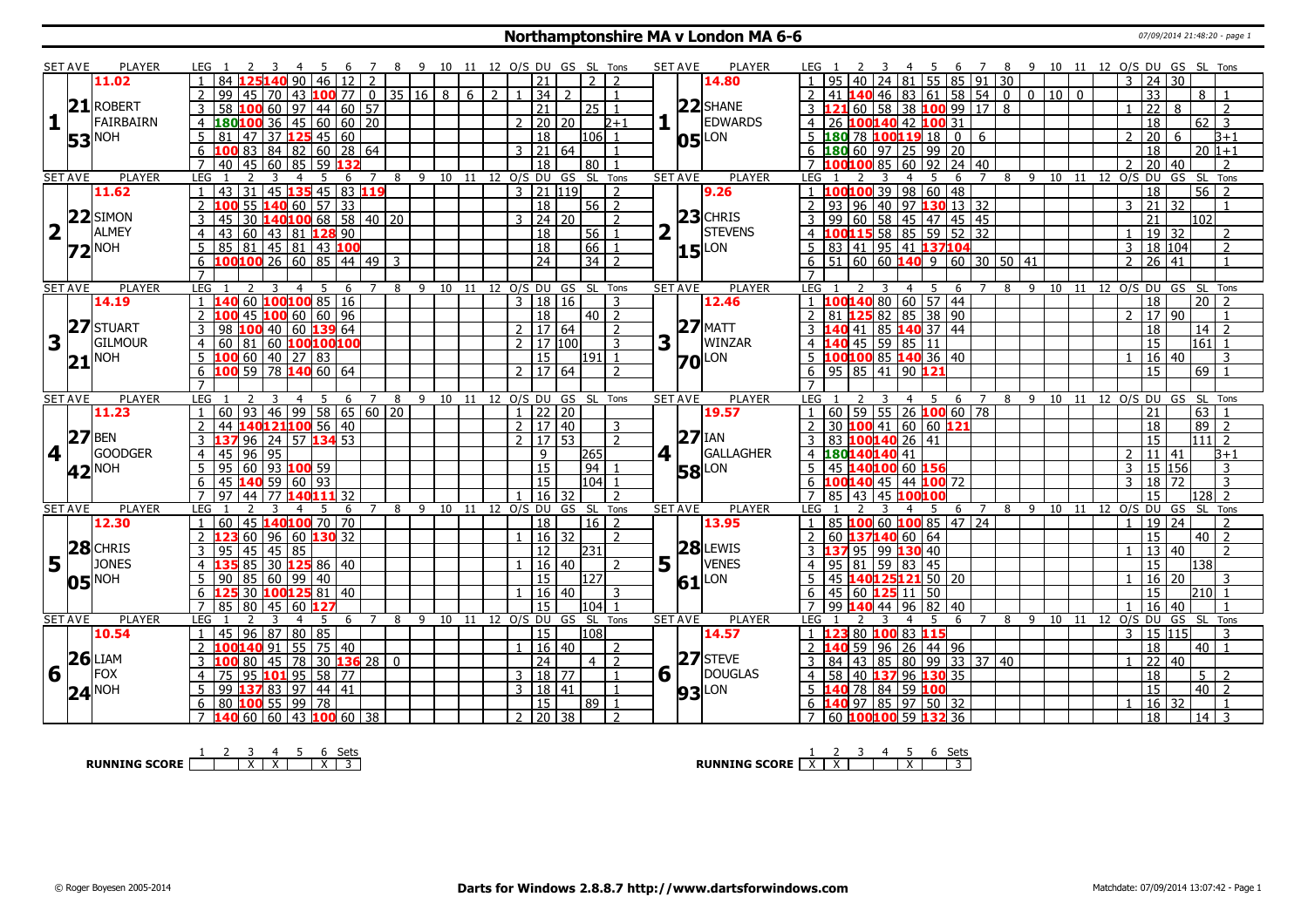#### **Northamptonshire MA v London MA 6-6** 07/09/2014 21:48:21 - page 2

|                         | SET AVE         | <b>PLAYER</b>            | LEG 1                                                  |                                      | 78             |        |    | 9 10 11 12 O/S DU GS SL Tons   |                          |                     |                  |                | <b>SET AVE</b> | <b>PLAYER</b>       | LEG 1                                           |                                              | - 6             | 7 8 9 10 11 12 O/S DU GS SL Tons |                           |       |    |                |                 |                 |                              |
|-------------------------|-----------------|--------------------------|--------------------------------------------------------|--------------------------------------|----------------|--------|----|--------------------------------|--------------------------|---------------------|------------------|----------------|----------------|---------------------|-------------------------------------------------|----------------------------------------------|-----------------|----------------------------------|---------------------------|-------|----|----------------|-----------------|-----------------|------------------------------|
|                         |                 | 13.02                    | 60 <sub>1</sub>                                        | 26 100 100 92                        |                |        |    |                                |                          | 3   18   92         |                  | 3              |                | 9.01                |                                                 | 95 81 58 86 87 54                            |                 |                                  |                           |       |    |                | 18              |                 | 40                           |
|                         |                 |                          | 40<br>60<br>58                                         | 42   100  134   27   40              |                |        |    |                                | $\cdot$ $\overline{2}$ . | 23   40             |                  | <sup>2</sup>   |                |                     | 24<br>26                                        | 81 71 50 60 43                               |                 |                                  |                           |       |    |                | $\overline{21}$ |                 | 146                          |
|                         | $22$ IAN        |                          | 50<br>49<br>  40                                       | 85 <b>180</b> 33 44                  |                |        |    |                                |                          | 21                  | $ 20 1+1$        |                |                | $21$ TOMMY          | 40                                              | 46 100 140 60 39 36 40                       |                 |                                  |                           |       |    | $\overline{2}$ | 23   40         |                 | 2                            |
| $\overline{\mathbf{z}}$ |                 | <b>EVANS</b>             | 80<br>$\overline{4}$                                   | $100$ 60   95   80   61   9   16     |                |        |    |                                |                          | $3 \mid 24 \mid 16$ |                  |                |                | SANWELL             |                                                 | $81 \mid 81 \mid 60 \mid 59 \mid 60 \mid 20$ |                 |                                  |                           |       |    |                | 21              |                 | 40                           |
|                         |                 | 94 <sup>NOH</sup>        | 55                                                     | 81 100 40   44 131                   |                |        |    |                                |                          | 18                  | $50$   2         |                |                | <b>98</b> LON       |                                                 | 41 26 100 59 95 40                           |                 |                                  |                           |       |    | 3              | 21              | 40              | 2                            |
|                         |                 |                          | 100134 21 59 9 55 91 32<br>6                           |                                      |                |        |    |                                |                          | 3 24 32             |                  | $\mathcal{L}$  |                |                     | $6$ 121100 60 100 60 28 0                       |                                              |                 |                                  |                           |       |    |                | 21              |                 | $32 \mid 3$                  |
|                         |                 |                          |                                                        |                                      |                |        |    |                                |                          |                     |                  |                |                |                     |                                                 |                                              |                 |                                  |                           |       |    |                |                 |                 |                              |
|                         | <b>SET AVE</b>  | <b>PLAYER</b>            | LEG<br>3                                               | 5<br>6                               | 7              | 8      |    | 9 10 11 12 O/S DU GS SL Tons   |                          |                     |                  |                | <b>SET AVE</b> | <b>PLAYER</b>       | LEG                                             | -5<br>4                                      | 6               | $\overline{8}$<br>$\overline{7}$ |                           |       |    |                |                 |                 | 9 10 11 12 O/S DU GS SL Tons |
|                         |                 | 6.21                     | $121$ 100 81<br>55                                     | 55 57                                |                |        |    |                                |                          | $\overline{18}$     | $32 \mid 2$      |                |                | 16.68               |                                                 | 80 58 140 57 134 32                          |                 |                                  |                           |       |    | $\mathcal{P}$  | 17 32           |                 | $\overline{2}$               |
|                         |                 |                          | $\overline{2}$<br>70                                   | 78 100 41 100 72 40                  |                |        |    |                                |                          | $2 \mid 20 \mid 40$ |                  | $\overline{2}$ |                |                     | $\overline{z}$                                  | $59 81 60$ 100139 30 0                       |                 |                                  |                           |       |    |                | 21              |                 | $32$   2                     |
|                         | $21$ IAN        |                          | 60<br>3<br>41                                          | 45   95   81   59                    |                |        |    |                                |                          | $\overline{18}$     | l120l            |                |                | $25$ LEWIS          | 3 <sup>1</sup>                                  | 40100100 58 71 32                            |                 |                                  |                           |       |    | 3              | 18 32           |                 | 3                            |
| $\overline{\mathbf{8}}$ |                 | <b>BISLAND</b>           | $141$ 45 59 45<br>$\overline{4}$                       |                                      |                |        |    |                                |                          | $\overline{12}$     | 311              |                | $\mathbf{8}$   | MCGURN              | 4 100 60 140100101                              |                                              |                 |                                  |                           |       |    | $\overline{3}$ | 15 101          |                 | $\overline{4}$               |
|                         |                 |                          | $28   60   60   60   60   60   44   57   60   12$<br>5 |                                      |                |        |    |                                |                          | 28 12               |                  |                |                | LON                 | $60 60 58$ 140 59 99 9 0 8<br>5                 |                                              |                 |                                  |                           |       |    |                | $\overline{27}$ |                 | 8                            |
|                         |                 | $28^{\text{NOH}}$        | 100 28 100 60 55 41<br>6                               |                                      |                |        |    |                                |                          | $\overline{18}$     | 11712            |                | 35             |                     |                                                 | 34 81 60 44 100 62 20                        |                 |                                  |                           |       |    |                | $19$   20       |                 | $\overline{2}$               |
|                         |                 |                          |                                                        |                                      |                |        |    |                                |                          |                     |                  |                |                |                     |                                                 |                                              |                 |                                  |                           |       |    |                |                 |                 |                              |
|                         | <b>SET AVE</b>  | <b>PLAYER</b>            | LEG <sub>1</sub><br>3                                  | 5<br>$\overline{4}$<br>- 6           | $\overline{7}$ |        |    | 8 9 10 11 12 O/S DU GS SL Tons |                          |                     |                  |                | <b>SET AVE</b> | <b>PLAYER</b>       | LEG <sub>1</sub>                                | 5<br>3<br>$\overline{4}$                     | 6               | $\overline{7}$                   | 8 9 10 11 12 0/S DU GS SL |       |    |                |                 |                 | Tons                         |
|                         |                 | 10.60                    | 83 85 41 85 60 59                                      |                                      |                |        |    |                                |                          | $\overline{18}$     | $\overline{88}$  |                |                | 14.05               |                                                 | 43 60 180 45 59 74 40                        |                 |                                  |                           |       |    |                | $\overline{19}$ | $\overline{40}$ | $1 + 1$                      |
|                         |                 |                          | 41<br>140                                              | 60 <b>100</b> 40 45 35 40            |                |        |    |                                |                          | 23 40               |                  | 2              |                |                     | 60                                              | 60 100 30 45 125 45                          |                 |                                  |                           |       |    |                | 21              |                 | 36<br>$\overline{2}$         |
|                         |                 | $23$ PAUL                | 3<br>70                                                | 30 140 140 79 26                     |                |        |    |                                |                          | 18                  | 16   2           |                |                | $22$ GRAHAM         | $3\,$ 1                                         | 00 100 45 100 100 36 20                      |                 |                                  |                           |       |    |                | 19 20           |                 | $\overline{4}$               |
| $\overline{9}$          | 11 <sup>2</sup> | SHEPHERD                 | 45<br>60<br>96<br>$\overline{4}$                       | 60 85 100 55                         |                |        |    |                                |                          | $2$ 20 55           |                  | $\overline{1}$ | 9 <sub>1</sub> | RACKSTRAW           | 4 100100 60 55 45 60                            |                                              |                 |                                  |                           |       |    |                | 18              |                 | 81<br>$\overline{2}$         |
|                         |                 |                          | 5<br>30 59 100100 140 32 40                            |                                      |                |        |    |                                | $\mathbf{1}$             | 19   40             |                  | $\mathbf{R}$   |                |                     | $5   45   85   60   100   100   46   25$        |                                              |                 |                                  |                           |       |    |                | 21              |                 | 40<br>$\overline{2}$         |
|                         |                 | 03 <sup>NOH</sup>        |                                                        | 60 45 83 40 59 74 0 30 10            |                |        |    |                                |                          | 28 10               |                  |                | 66             | LON                 | 100                                             | 44 100 60 50 83 48 0 0                       |                 |                                  |                           |       |    |                | 27              |                 | $16$   2                     |
|                         |                 |                          | 6<br>$\overline{7}$                                    |                                      |                |        |    |                                |                          |                     |                  |                |                |                     | 6<br>$\overline{7}$                             |                                              |                 |                                  |                           |       |    |                |                 |                 |                              |
|                         | <b>SET AVE</b>  | <b>PLAYER</b>            | LEG                                                    | -6                                   | 7              | 8<br>9 |    | 10 11 12 O/S DU GS SL Tons     |                          |                     |                  |                | <b>SET AVE</b> | <b>PLAYER</b>       | LEG                                             |                                              | 6               | -8                               | -9                        | 10 11 |    |                |                 |                 | 12 O/S DU GS SL Tons         |
|                         |                 | 7.60                     | l 80 l<br>$\overline{1}$                               | 45   81   <mark>100</mark>   25   98 |                |        |    |                                |                          | <sup>18</sup>       | 72 1             |                |                | 10.82               | 60 100137125 39 40                              |                                              |                 |                                  |                           |       |    | $\mathbf{1}$   | 16 40           |                 | 3                            |
|                         |                 |                          | $\overline{2}$<br>85<br>140 30                         | 85 43 42                             |                |        |    |                                |                          | <sup>18</sup>       | 76 1             |                |                |                     |                                                 | 58 57 46 180 35 100 25                       |                 |                                  |                           |       |    | 3              | $\overline{21}$ | 25              | $2 + 1$                      |
|                         |                 | $21$ JASON               | 41                                                     | $120100$ 60   45   63   52   10   0  |                |        |    |                                |                          | $\overline{27}$     | $\sqrt{10}$ 2    |                |                | $22$ DAN            |                                                 | LOO <mark>100</mark> 56 61 100 59 17 0 8     |                 |                                  |                           |       |    | 3              | 27              | 8               | $\overline{3}$               |
| 10 L                    |                 | LOVELL                   | LOO 41   43   100   45   100   68  <br>$\overline{4}$  |                                      |                |        |    |                                |                          | 21                  | $4 \mid 3$       |                | LO I           | DAY                 |                                                 | 85 140 59 57 45 95 15 5                      |                 |                                  |                           |       |    | 3              | $24 \mid 5$     |                 |                              |
|                         |                 |                          | 5                                                      |                                      |                |        |    |                                |                          |                     |                  |                |                |                     | 5                                               |                                              |                 |                                  |                           |       |    |                |                 |                 |                              |
|                         |                 | 93 <sup>NOH</sup>        |                                                        |                                      |                |        |    |                                |                          |                     |                  |                |                | $ZZ$ <sup>LON</sup> |                                                 |                                              |                 |                                  |                           |       |    |                |                 |                 |                              |
|                         |                 |                          | 6<br>$\overline{7}$                                    |                                      |                |        |    |                                |                          |                     |                  |                |                |                     | 6<br>$\overline{7}$                             |                                              |                 |                                  |                           |       |    |                |                 |                 |                              |
|                         | <b>SET AVE</b>  | <b>PLAYER</b>            | LEG<br>3                                               | 5<br>-6                              | $\overline{7}$ | 9<br>8 | 10 | 11                             | 12 O/S DU GS SL          |                     |                  | Tons           | <b>SET AVE</b> | <b>PLAYER</b>       | <b>LEG</b>                                      | $\overline{4}$<br>- 5                        | 6               | $\overline{7}$<br>8              | -9                        | 10    | 11 |                | 12 O/S DU GS SL |                 | Tons                         |
|                         |                 | 7.47                     | 60 <b>135</b> 66 39 81                                 | 4                                    |                |        |    |                                |                          | 15                  | l120l 1          |                |                | 9.57                |                                                 | 95 100 85 100 85 36                          |                 |                                  |                           |       |    | $\overline{2}$ | 17 36           |                 | $\mathcal{L}$                |
|                         |                 |                          | 100 45 60 140 60 96<br>$\mathcal{P}$                   |                                      |                |        |    |                                |                          | 3   18   96         |                  | $\overline{z}$ |                |                     | 2                                               | $60$   59 <b>140</b> 85   59                 |                 |                                  |                           |       |    |                | $\overline{15}$ |                 | 98<br>$\overline{1}$         |
|                         |                 | $23$ CHRIS               | 137                                                    | 40 41 28 85                          |                |        |    |                                |                          | 18                  |                  |                |                | $27$ MICHAEL        | 3                                               | 45 60 100 82 54 20                           |                 |                                  |                           |       |    |                |                 |                 |                              |
|                         |                 | SHIPLEY                  | 3<br>81                                                |                                      |                |        |    |                                |                          |                     | $89$   1         |                | 11             | BARNARD             |                                                 |                                              |                 |                                  |                           |       |    | $\overline{2}$ | 20              | 20              | 2<br>$\overline{2}$          |
| 11                      |                 |                          | 4 <b>135</b> 41 45 60 44 30                            |                                      |                |        |    |                                |                          | 18                  | l146l 1          |                |                |                     | $ 60 $ <b>140137</b> 60 84 20<br>$\overline{4}$ |                                              |                 |                                  |                           |       |    | $\overline{2}$ | 17 20           |                 |                              |
|                         |                 | $81$ <sup>NOH</sup>      | 100838125<br>$5\overline{)}$<br>62                     |                                      |                |        |    |                                |                          | $\overline{15}$     | 150 <sup>1</sup> |                |                | <b>99</b> LON       | $99$ 100 85 85 92<br>5                          |                                              | $\overline{40}$ |                                  |                           |       |    | $\mathcal{P}$  | $\overline{17}$ | $ 40\rangle$    | $\overline{1}$               |
|                         |                 |                          | 6                                                      |                                      |                |        |    |                                |                          |                     |                  |                |                |                     | 6                                               |                                              |                 |                                  |                           |       |    |                |                 |                 |                              |
|                         |                 |                          | $\overline{7}$                                         |                                      |                |        |    |                                |                          |                     |                  |                |                |                     |                                                 |                                              |                 |                                  |                           |       |    |                |                 |                 |                              |
|                         | <b>SET AVE</b>  | <b>PLAYER</b>            | LEG                                                    | 4<br>6                               | $\overline{7}$ | 8      |    | 9 10 11 12 0/S DU GS SL Tons   |                          |                     |                  |                | <b>SET AVE</b> | <b>PLAYER</b>       | LEG                                             | $\overline{4}$<br>-5                         | 6               | 8                                | $\mathsf{q}$              |       |    |                |                 |                 | 10 11 12 O/S DU GS SL Tons   |
|                         |                 | 14.63                    | $1 \overline{100100140}$ 55   43   23   40             |                                      |                |        |    |                                | $\mathbf{1}$             | 19   40             |                  | 3              |                | 7.03                |                                                 | 43 97 45 57 36 81                            |                 |                                  |                           |       |    |                | $\overline{18}$ |                 | 142                          |
|                         |                 |                          | $100140$ 41 45<br>40                                   |                                      |                |        |    |                                |                          | 15                  | $135$ 2          |                |                |                     |                                                 | 40123 60 38 40                               |                 |                                  |                           |       |    | 3              | 18              | $ 40\rangle$    | 3                            |
|                         |                 | $25$ DAVE                | <b>121100</b> 26 <b>100</b> 78 36 20 20                |                                      |                |        |    |                                |                          | 22 20               |                  | 3              |                | $22$ GEORGE         |                                                 | $55$ 45 100 22 60 89                         |                 |                                  |                           |       |    |                | 21              |                 | $30 \mid 2$                  |
| $12 -$                  |                 | <b>WALKER</b>            | 100140100122 39<br>$\overline{4}$                      |                                      |                |        |    |                                |                          | 3   15   39         |                  | $\overline{4}$ | 2 <sub>1</sub> | KILLINGTON          | 4   41   60   43   79   140                     |                                              |                 |                                  |                           |       |    |                | 15              |                 | 138                          |
|                         |                 | <b>76</b> <sup>NOH</sup> | $60$   95 <b>100</b> 60   60   53   73<br>5            |                                      |                |        |    |                                |                          | $3 \mid 21 \mid 73$ |                  | $\overline{1}$ |                | $99$ <sup>LON</sup> | $5 \ 24 \ 77 \ 40 \ 82 \ 95 \ 57$               |                                              |                 |                                  |                           |       |    |                | $\overline{18}$ |                 | 126                          |
|                         |                 |                          |                                                        |                                      |                |        |    |                                |                          |                     |                  |                |                |                     |                                                 |                                              |                 |                                  |                           |       |    |                |                 |                 |                              |
|                         |                 |                          | 6                                                      |                                      |                |        |    |                                |                          |                     |                  |                |                |                     | 6                                               |                                              |                 |                                  |                           |       |    |                |                 |                 |                              |

| o<br>ししい                                                                                          | ししい                                                          |
|---------------------------------------------------------------------------------------------------|--------------------------------------------------------------|
| <b>RUNNING SCORE</b>                                                                              | <b>RUNNING SCORE</b>                                         |
| OP:<br>27.42<br><b>A</b> 1<br>$\sim M^{\prime}$<br>…JiriA - Ben Goodger i i<br>Northamptonshire " | ewis Venes 28.61<br>МΔ<br>$\overline{\phantom{a}}$<br>Londor |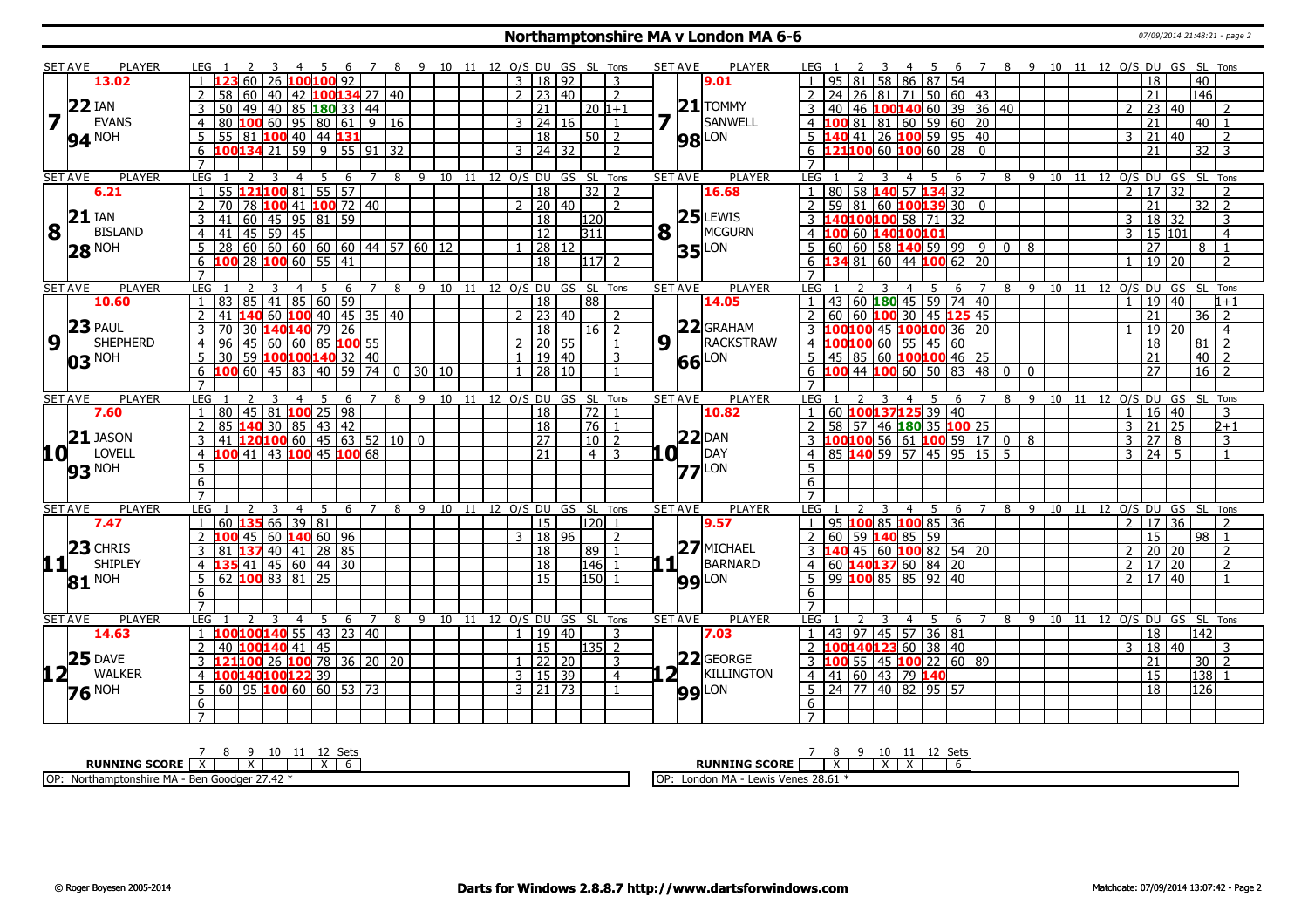## **Northamptonshire MA**

### **London MA**

| <b>PLAYER</b>        |    | W/L WON LOST | <b>AVE</b> | <b>TAVE</b> | <b>POINTS DARTS TONS TON+180</b> |      |                 |    | <b>TONS</b> | <b>IPLAYER</b>           |   |    | W/L WON LOST | <b>AVE</b> |       | TAVE  POINTS   DARTS   TONS   TON+   180 |                 |    |    |              | <b>TONS</b> |
|----------------------|----|--------------|------------|-------------|----------------------------------|------|-----------------|----|-------------|--------------------------|---|----|--------------|------------|-------|------------------------------------------|-----------------|----|----|--------------|-------------|
| Robert Fairbairn     |    |              |            | 1.02        | 3294                             | 153  |                 |    | $9+1$       | Shane Edwards            | W |    |              | 22.05      | 14.80 | 3417                                     | 155             |    |    |              | $12 + 2$    |
| <b>Simon Almev</b>   |    |              | 22.72      | 11.62       | 2794                             | 123  |                 |    | $10 + 0$    | <b>Chris Stevens</b>     | W |    |              | 23.15      | 9.26  | 2848                                     | 123'            |    |    | 0            | $8 + 0$     |
| Stuart Gilmour       |    |              | 27.21      | 14.19       | 2775                             | 102  |                 |    | 13+0        | <b>Matt Winzar</b>       |   |    |              | 27.70      | 12.46 | 2742                                     | 99              |    |    | U            | $10 + 0$    |
| <b>Ben Goodger</b>   |    |              | 27.42      | 11.23       | 3044                             | 111  |                 |    | $9 + 0$     | <b>Ian Gallagher</b>     |   |    |              | 27.58      | 19.57 | 3116                                     | 113             |    |    |              | $16 + 1$    |
| <b>Chris Jones</b>   |    |              | 28.05      | 12.30       | 3029                             | 108  |                 |    | $10 + 0$    | Lewis Venes              |   |    |              | 28.61      | 13.95 | 3119                                     | 109             |    |    | 0            | $11 + 0$    |
| <b>Liam Fox</b>      |    |              | 26.24      | 10.54       | 3306                             | 126  |                 |    | $9 + 0$     | <b>Steve Douglas</b>     |   |    |              | 27.93      | 14.57 | 3408                                     | 122             |    |    |              | $12 + 0$    |
| Ian Evans            |    |              | 22.94      | 13.02       | 2936                             | 128  |                 |    | $11 + 1$    | <b>Tommy Sanwell</b>     |   |    |              | 21.98      | 9.01  | 2748                                     | 125             |    |    |              | $8 + 0$     |
| l Ian Bisland        |    |              | 21.28      | 6.21        | 2426                             | 114  |                 |    | $6 + 0$     | l Lewis McGurn           |   |    |              | 25.35      | 16.68 | 2966                                     | 117             | 10 |    | $\mathbf{0}$ | $14 + 0$    |
| <b>Paul Shepherd</b> |    |              | 23.03      | 10.60       | 2902                             | 126  |                 |    | $9 + 0$     | <b>SGraham Rackstraw</b> |   |    |              | 22.66      | 14.05 | 2833                                     | 125             | 12 |    |              | $13 + 1$    |
| Jason Lovell         |    |              | 21.93      | 7.60.       | 1842                             | 84   |                 |    | $7 + 0$     | <b>IDan Dav</b>          |   |    |              | 22.77      | 10.82 | 2004                                     | 88              |    |    |              | $9 + 1$     |
| <b>Chris Shipley</b> |    |              | 23.81      | 7.47        | 2000                             | 84   |                 |    | $6 + 0$     | Michael Barnard          | W |    |              | 27.99      | 9.57  | 2407                                     | 86              |    |    | $\Omega$     | $8 + 0$     |
| Dave Walker          |    |              | 25.76      | 14.63       | 2370                             | 92   | 10              |    | 13+0        | George Killington        |   |    |              | 22.99      | 7.03  | 2069                                     | 90 <sub>1</sub> |    |    |              | $6 + 0$     |
| <b>TOTALS</b>        | 35 | 37           | 24.22      |             | 32718                            | 1351 | 90 <sub>1</sub> | 20 | 112+2       | <b>TOTALS</b>            | D | 37 |              | 24.91      |       | 33677                                    | 1352            | 90 | つつ |              | 127+5       |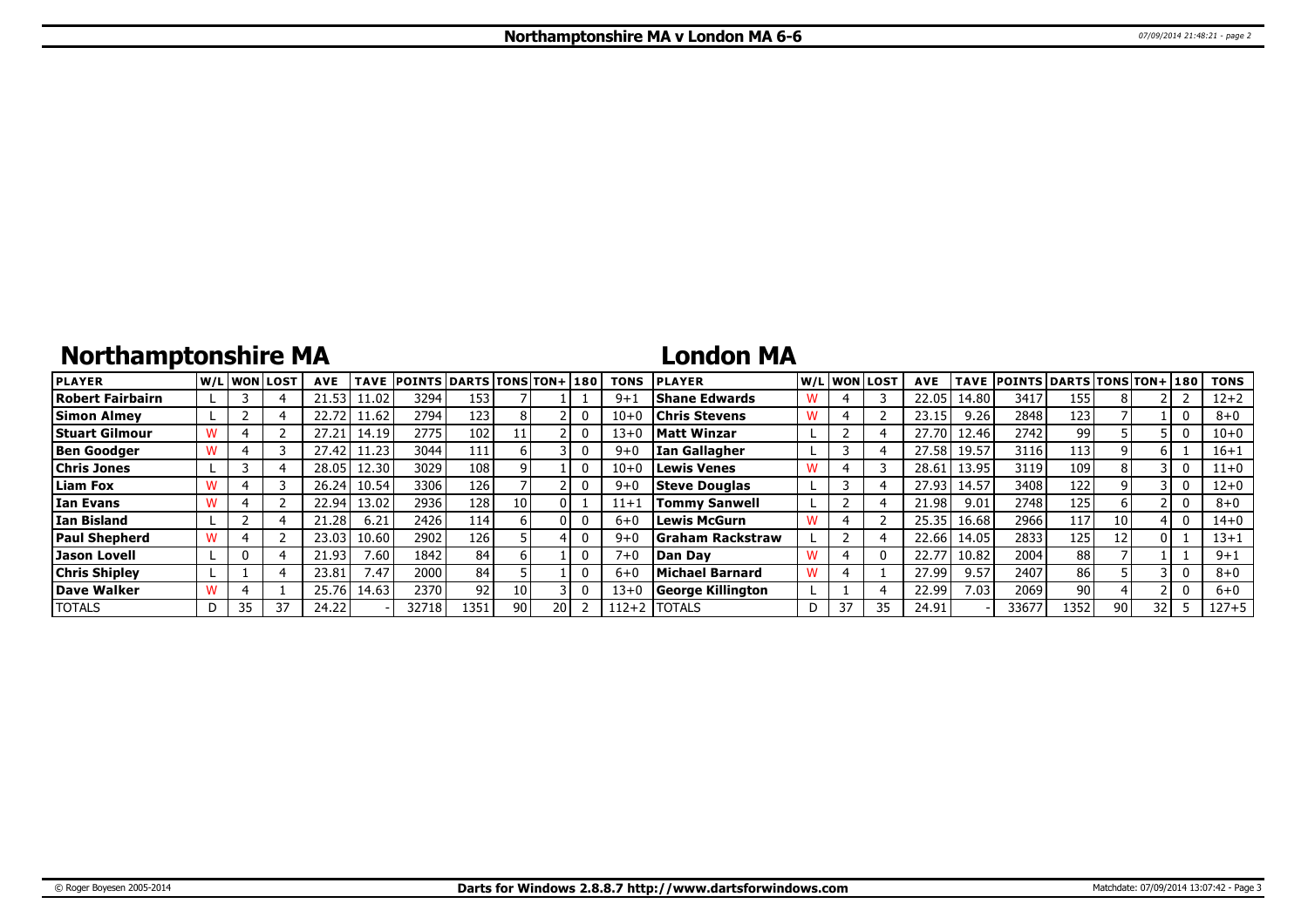### **Northamptonshire WA v London WA 4-2** 07/09/2014 21:48:42 - page 1

|                | <b>SET AVE</b> | <b>PLAYER</b>     |                | LEG 1 |                 |    | -3             |                |                      |   |   |                |                                            |        |   |                                                                                                                                                                                              |                                     |                                                                                                                                                        |                                   |                 |                                      |                 | 4 5 6 7 8 9 10 11 12 O/S DU GS SL Tons |                |                  | SET AVE        | <b>PLAYER</b>       | LEG 1          |   |                                                                                             |                |                |   |                |                |  |                                                                                                                                                                         |                                                                                                                                               |                |                   |                 |                 | 2 3 4 5 6 7 8 9 10 11 12 O/S DU GS SL Tons |  |
|----------------|----------------|-------------------|----------------|-------|-----------------|----|----------------|----------------|----------------------|---|---|----------------|--------------------------------------------|--------|---|----------------------------------------------------------------------------------------------------------------------------------------------------------------------------------------------|-------------------------------------|--------------------------------------------------------------------------------------------------------------------------------------------------------|-----------------------------------|-----------------|--------------------------------------|-----------------|----------------------------------------|----------------|------------------|----------------|---------------------|----------------|---|---------------------------------------------------------------------------------------------|----------------|----------------|---|----------------|----------------|--|-------------------------------------------------------------------------------------------------------------------------------------------------------------------------|-----------------------------------------------------------------------------------------------------------------------------------------------|----------------|-------------------|-----------------|-----------------|--------------------------------------------|--|
|                |                | 2.00              |                |       | 60 <sub>1</sub> | 41 | 60             |                |                      |   |   |                | LOO 95 30 75 30                            |        |   | $\boxed{0}$ 10                                                                                                                                                                               |                                     |                                                                                                                                                        |                                   | 28              | 10                                   |                 |                                        |                |                  |                | 7.15                |                |   | $60   40   100   41   43   36   114   20   01$                                              |                |                |   |                |                |  |                                                                                                                                                                         |                                                                                                                                               |                | 30                |                 | 20              |                                            |  |
|                |                |                   |                | 81    |                 |    |                |                |                      |   |   |                |                                            |        |   |                                                                                                                                                                                              |                                     |                                                                                                                                                        | $\overline{27}$                   |                 |                                      | 66              |                                        |                |                  |                |                     |                |   | $2   45   140   95   60   36   93   14   0   18$                                            |                |                |   |                |                |  |                                                                                                                                                                         |                                                                                                                                               | $\overline{3}$ | $\overline{27}$   | $\overline{18}$ |                 |                                            |  |
|                |                | 19 ANGELA         |                |       |                 |    |                |                |                      |   |   |                |                                            |        |   |                                                                                                                                                                                              |                                     |                                                                                                                                                        | $2 \mid 23 \mid 91$               |                 |                                      |                 |                                        |                |                  | <b>18</b> SU   |                     |                |   | 3 100 45 45 41 140 33 77 10                                                                 |                |                |   |                |                |  |                                                                                                                                                                         |                                                                                                                                               |                | $\overline{24}$   |                 |                 | $10$   2                                   |  |
| 1              |                | <b>BARROW</b>     |                |       |                 |    |                |                |                      |   |   |                |                                            |        |   |                                                                                                                                                                                              |                                     |                                                                                                                                                        | $3 \mid 21 \mid 85$               |                 |                                      |                 |                                        |                |                  |                | HOLT                |                |   | $4 \overline{)44}$ 67 55 121 40 60                                                          |                |                |   |                |                |  |                                                                                                                                                                         |                                                                                                                                               |                | $\overline{18}$   |                 | $114$ 1         |                                            |  |
|                |                | <b>NOH</b>        | 5              |       |                 |    |                |                |                      |   |   |                |                                            |        |   |                                                                                                                                                                                              |                                     |                                                                                                                                                        |                                   |                 |                                      |                 |                                        |                |                  |                |                     | 5 <sup>5</sup> |   |                                                                                             |                |                |   |                |                |  |                                                                                                                                                                         |                                                                                                                                               |                |                   |                 |                 |                                            |  |
|                | 58             |                   | 6              |       |                 |    |                |                |                      |   |   |                |                                            |        |   |                                                                                                                                                                                              |                                     |                                                                                                                                                        |                                   |                 |                                      |                 |                                        |                |                  |                | <b>79</b> LON       | 6              |   |                                                                                             |                |                |   |                |                |  |                                                                                                                                                                         |                                                                                                                                               |                |                   |                 |                 |                                            |  |
|                |                |                   | $\overline{7}$ |       |                 |    |                |                |                      |   |   |                |                                            |        |   |                                                                                                                                                                                              |                                     |                                                                                                                                                        |                                   |                 |                                      |                 |                                        |                |                  |                |                     | $\overline{7}$ |   |                                                                                             |                |                |   |                |                |  |                                                                                                                                                                         |                                                                                                                                               |                |                   |                 |                 |                                            |  |
|                | <b>SET AVE</b> | <b>PLAYER</b>     |                |       |                 |    |                |                |                      |   |   |                |                                            |        |   | 1 43 83 70 26 58 30 59 44 13<br>2 <b>121</b> 85 47 41 60 85 42 0 6 0<br>3 47 98 85 26 43 41 60 45 31 17<br>4 55 75 55 26 41 45 <b>100</b> 32 32 40<br>5 5 75 55 26 41 45 <b>100</b> 32 32 40 |                                     |                                                                                                                                                        |                                   |                 |                                      |                 | 9 10 11 12 0/S DU GS SL Tons           |                |                  | <b>SET AVE</b> | <b>PLAYER</b>       | LEG            | 2 | 3                                                                                           | $\overline{4}$ | 5 <sub>5</sub> |   |                |                |  |                                                                                                                                                                         |                                                                                                                                               |                |                   |                 |                 | 6 7 8 9 10 11 12 O/S DU GS SL Tons         |  |
|                |                | 3.21              |                |       |                 |    |                |                |                      |   |   |                |                                            |        |   |                                                                                                                                                                                              |                                     |                                                                                                                                                        | $\overline{27}$                   |                 |                                      | $\overline{75}$ |                                        |                |                  |                | 5.55                |                |   |                                                                                             |                |                |   |                |                |  | 1 83 60 85 41 45 83 24 40 40<br>2 9 <b>140</b> 41 26 26 40 78 <b>100</b> 33 4 0<br>3 60 41 25 <b>100</b> 66 39 81 51 22 8 6 2<br>4 <b>115</b> 79 44 60 59 44 25 0 36 19 |                                                                                                                                               | 3              | $\overline{27}$   | 40              |                 |                                            |  |
|                |                |                   |                |       |                 |    |                |                |                      |   |   |                |                                            |        |   |                                                                                                                                                                                              | 6014                                |                                                                                                                                                        | $1 \overline{)31} \overline{)14}$ |                 |                                      |                 | $\overline{1}$                         |                |                  |                |                     |                |   |                                                                                             |                |                |   |                |                |  |                                                                                                                                                                         |                                                                                                                                               |                | $\overline{33}$   |                 | 4               | $\overline{2}$                             |  |
|                |                | $15$ <b>KELLY</b> |                |       |                 |    |                |                |                      |   |   |                |                                            |        |   |                                                                                                                                                                                              |                                     | $31 \mid 17 \mid 4 \mid 2$                                                                                                                             |                                   | $\overline{36}$ |                                      | $\overline{2}$  |                                        |                |                  |                | $16$ LEANNE         |                |   |                                                                                             |                |                |   |                |                |  |                                                                                                                                                                         |                                                                                                                                               |                | $\overline{34}$   |                 |                 |                                            |  |
|                | $2\sqrt{ }$    | <b>WALKER</b>     |                |       |                 |    |                |                |                      |   |   |                |                                            |        |   |                                                                                                                                                                                              |                                     |                                                                                                                                                        | $1$ 28 40                         |                 |                                      |                 |                                        |                |                  |                | TOPPER              |                |   |                                                                                             |                |                |   |                |                |  |                                                                                                                                                                         |                                                                                                                                               |                | 30                |                 | 20              |                                            |  |
|                |                | <b>NOH</b>        |                |       |                 |    |                |                |                      |   |   |                |                                            |        |   |                                                                                                                                                                                              | $100$ 41 45 45 26 41 81 42 40 26 14 |                                                                                                                                                        | $3 \mid 33 \mid 14$               |                 |                                      |                 |                                        |                |                  |                |                     |                |   | $5 60 $ 100 41 81 59 85 35 30 8 0                                                           |                |                |   |                |                |  |                                                                                                                                                                         |                                                                                                                                               |                | $\overline{30}$   |                 | $\overline{2}$  |                                            |  |
|                | 66             |                   | -6             |       |                 |    |                |                |                      |   |   |                |                                            |        |   |                                                                                                                                                                                              |                                     |                                                                                                                                                        |                                   |                 |                                      |                 |                                        |                |                  |                | $10^{\text{LON}}$   | 6              |   |                                                                                             |                |                |   |                |                |  |                                                                                                                                                                         |                                                                                                                                               |                |                   |                 |                 |                                            |  |
|                |                |                   |                |       |                 |    |                |                |                      |   |   |                |                                            |        |   |                                                                                                                                                                                              |                                     |                                                                                                                                                        |                                   |                 |                                      |                 |                                        |                |                  |                |                     |                |   |                                                                                             |                |                |   |                |                |  |                                                                                                                                                                         |                                                                                                                                               |                |                   |                 |                 |                                            |  |
|                | <b>SET AVE</b> | <b>PLAYER</b>     | LEG            |       |                 |    | $\overline{3}$ | $\overline{4}$ |                      |   |   |                |                                            |        |   |                                                                                                                                                                                              |                                     |                                                                                                                                                        |                                   |                 | 5 6 7 8 9 10 11 12 O/S DU GS SL Tons |                 |                                        | <b>SET AVE</b> |                  |                | <b>PLAYER</b>       | LEG            |   |                                                                                             |                |                |   |                |                |  |                                                                                                                                                                         |                                                                                                                                               |                |                   |                 |                 | 4 5 6 7 8 9 10 11 12 O/S DU GS SL Tons     |  |
|                |                | 6.13              |                |       |                 |    |                |                |                      |   |   |                | 20 <b>100</b> 55 <b>137</b> 31 42 60 16 40 |        |   |                                                                                                                                                                                              |                                     |                                                                                                                                                        | $\overline{2}$                    | $26 \mid 40$    |                                      |                 | $\overline{2}$                         |                |                  |                | 2.00                | $\overline{1}$ |   | 41   <mark>100</mark> 81   55   45   59   60   46   0                                       |                |                |   |                |                |  |                                                                                                                                                                         |                                                                                                                                               |                | $\overline{27}$   |                 | 14              |                                            |  |
|                |                |                   |                |       |                 |    |                |                |                      |   |   |                |                                            |        |   |                                                                                                                                                                                              |                                     |                                                                                                                                                        | $\overline{27}$                   |                 |                                      | 13              |                                        |                |                  |                |                     |                |   |                                                                                             |                |                |   |                |                |  |                                                                                                                                                                         |                                                                                                                                               |                | $27 \mid 76$      |                 |                 |                                            |  |
|                |                | $16$ GAIL         |                |       |                 |    |                |                |                      |   |   |                |                                            |        |   |                                                                                                                                                                                              |                                     | 2 26 81 81 26 85 60 44 42 43<br>3 41 45 <b>138100</b> 41 30 98 0 0 8<br>4 41 <b>138</b> 28 41 81 41 13 16 42 40 0 0<br>5 55 28 24 60 45 81 55 45 54 54 | 2 29                              |                 | 8                                    |                 | $\mathcal{L}$                          |                |                  |                | $16$ TAMMY          |                |   |                                                                                             |                |                |   |                |                |  |                                                                                                                                                                         | 2 31 73 6 85 41 55 41 93 76<br>3 60 41 60 26 24 45 100 60 65 15<br>4 23 41 60 60 24 81 15 26 40 57 27 47 2<br>5 21 60 48 26 85 60 60 52 22 20 |                | 30                |                 |                 | $5\vert$ 1                                 |  |
| 3 <sup>1</sup> |                | <b>FULLTHORPE</b> |                |       |                 |    |                |                |                      |   |   |                |                                            |        |   |                                                                                                                                                                                              |                                     |                                                                                                                                                        | $\overline{36}$                   |                 |                                      | 120 L 1         |                                        | 3              |                  |                | MACKENZIE           |                |   |                                                                                             |                |                |   |                |                |  |                                                                                                                                                                         |                                                                                                                                               |                | $\frac{1}{35}$ 47 |                 |                 |                                            |  |
|                |                |                   |                |       |                 |    |                |                |                      |   |   |                |                                            |        |   |                                                                                                                                                                                              |                                     |                                                                                                                                                        | $2 \mid 29 \mid 54$               |                 |                                      |                 |                                        |                |                  |                |                     |                |   |                                                                                             |                |                |   |                |                |  |                                                                                                                                                                         |                                                                                                                                               |                | 30                |                 | 47              |                                            |  |
|                |                | 82 NOH            | 6              |       |                 |    |                |                |                      |   |   |                |                                            |        |   |                                                                                                                                                                                              |                                     |                                                                                                                                                        |                                   |                 |                                      |                 |                                        |                |                  | $37$ LON       |                     | 6              |   |                                                                                             |                |                |   |                |                |  |                                                                                                                                                                         |                                                                                                                                               |                |                   |                 |                 |                                            |  |
|                |                |                   | $\overline{7}$ |       |                 |    |                |                |                      |   |   |                |                                            |        |   |                                                                                                                                                                                              |                                     |                                                                                                                                                        |                                   |                 |                                      |                 |                                        |                |                  |                |                     | $\overline{7}$ |   |                                                                                             |                |                |   |                |                |  |                                                                                                                                                                         |                                                                                                                                               |                |                   |                 |                 |                                            |  |
|                | <b>SET AVE</b> | <b>PLAYER</b>     | <b>LEG</b>     |       |                 |    | 3              | $\overline{4}$ | 5                    | 6 |   |                |                                            |        |   |                                                                                                                                                                                              |                                     |                                                                                                                                                        |                                   |                 |                                      |                 | 7 8 9 10 11 12 0/S DU GS SL Tons       | <b>SET AVE</b> |                  |                | <b>PLAYER</b>       | LEG            |   |                                                                                             | 4 5            |                |   |                |                |  |                                                                                                                                                                         |                                                                                                                                               |                |                   |                 |                 | 6 7 8 9 10 11 12 O/S DU GS SL Tons         |  |
|                |                | 5.03              |                |       |                 |    |                |                |                      |   |   |                |                                            |        |   |                                                                                                                                                                                              |                                     |                                                                                                                                                        | $3 \mid 24 \mid 62$               |                 |                                      |                 |                                        |                |                  |                | 5.00                |                |   |                                                                                             |                |                |   |                |                |  |                                                                                                                                                                         |                                                                                                                                               |                | 21                |                 | 172             |                                            |  |
|                |                |                   |                |       |                 |    |                |                |                      |   |   |                |                                            |        |   |                                                                                                                                                                                              |                                     |                                                                                                                                                        |                                   | $\overline{33}$ |                                      | $ 10\rangle$    |                                        |                |                  |                |                     |                |   |                                                                                             |                |                |   |                |                |  |                                                                                                                                                                         | $\overline{2}$                                                                                                                                |                | $\overline{34}$   |                 |                 |                                            |  |
|                |                | $18$ <b>KAREN</b> |                |       |                 |    |                |                |                      |   |   |                |                                            |        |   |                                                                                                                                                                                              |                                     |                                                                                                                                                        | $2 \mid 26 \mid 38$               |                 |                                      |                 |                                        |                |                  | <b>17</b> DEE  |                     |                |   |                                                                                             |                |                |   |                |                |  |                                                                                                                                                                         |                                                                                                                                               |                | $\overline{24}$   |                 | 16              | $\overline{\phantom{0}}$ 1                 |  |
| 4 <sup>1</sup> |                | <b>ROBERTS</b>    |                |       |                 |    |                |                |                      |   |   |                |                                            |        |   |                                                                                                                                                                                              |                                     |                                                                                                                                                        | 21                                |                 |                                      |                 | $8\,$ 2+1                              | $4$            |                  |                | <b>BELCHER</b>      |                |   | 4 85 26 45 60 100 100 29 56                                                                 |                |                |   |                |                |  |                                                                                                                                                                         |                                                                                                                                               | $\overline{2}$ | 23                | 56              |                 | $\overline{2}$                             |  |
|                |                | Noh               |                |       |                 |    |                |                |                      |   |   |                |                                            |        |   |                                                                                                                                                                                              |                                     |                                                                                                                                                        | $1 \ 28 \ 20$                     |                 |                                      |                 | 2                                      |                |                  |                |                     |                |   | $5 \ 155 \ 2 \ 143 \ 26 \ 60 \ 60 \ 60$ 100 20                                              |                |                |   |                |                |  |                                                                                                                                                                         |                                                                                                                                               |                | 27                |                 | $\overline{75}$ |                                            |  |
|                | 84             |                   | 6              |       |                 |    |                |                |                      |   |   |                |                                            |        |   |                                                                                                                                                                                              |                                     |                                                                                                                                                        |                                   |                 |                                      |                 |                                        |                |                  |                | <b>38</b> LON       | 6              |   |                                                                                             |                |                |   |                |                |  |                                                                                                                                                                         |                                                                                                                                               |                |                   |                 |                 |                                            |  |
|                |                |                   | $\overline{7}$ |       |                 |    |                |                |                      |   |   |                |                                            |        |   |                                                                                                                                                                                              |                                     |                                                                                                                                                        |                                   |                 |                                      |                 |                                        |                |                  |                |                     |                |   |                                                                                             |                |                |   |                |                |  |                                                                                                                                                                         |                                                                                                                                               |                |                   |                 |                 |                                            |  |
|                | <b>SET AVE</b> | <b>PLAYER</b>     | <b>LEG</b>     |       |                 |    |                | $\overline{4}$ | -5                   |   | 6 |                | 8                                          |        | 9 |                                                                                                                                                                                              |                                     |                                                                                                                                                        |                                   |                 | 10 11 12 O/S DU GS SL Tons           |                 |                                        | <b>SET AVE</b> |                  |                | <b>PLAYER</b>       | <b>LEG</b>     |   |                                                                                             | $\overline{4}$ |                | 6 | $\overline{7}$ | 8 <sup>9</sup> |  |                                                                                                                                                                         | 10 11 12 0/S DU GS SL                                                                                                                         |                |                   |                 |                 | Tons                                       |  |
|                |                | 7.00              |                |       |                 |    |                |                |                      |   |   |                |                                            |        |   |                                                                                                                                                                                              | $\overline{4}$                      |                                                                                                                                                        | -1 L                              | 31              | $\overline{4}$                       |                 |                                        |                |                  |                | 8.60                |                |   | $\vert$ 60 <b>100</b> 85 45 40 75 60 18 15 0                                                |                |                |   |                |                |  | $\overline{0}$                                                                                                                                                          |                                                                                                                                               |                | 33                |                 | 3               |                                            |  |
|                |                |                   | $\overline{2}$ |       |                 |    |                |                |                      |   |   |                | 58 60 60 100 11 95 87 30                   |        |   |                                                                                                                                                                                              |                                     |                                                                                                                                                        | 2  23                             |                 | $\overline{30}$                      |                 | $\overline{1}$                         |                |                  |                |                     | 2              |   | $\boxed{41}$ $\boxed{45}$ $\boxed{60}$ $\boxed{85}$ $\boxed{45}$ $\boxed{140}$ $\boxed{60}$ |                |                |   |                |                |  |                                                                                                                                                                         |                                                                                                                                               |                | 21                |                 | $\overline{25}$ |                                            |  |
|                |                | $19$ FAYE         | 3              | 41    |                 |    |                |                | 43 45 41 100 39 60   |   |   |                |                                            |        |   |                                                                                                                                                                                              |                                     |                                                                                                                                                        | 21                                |                 |                                      | 132 1           |                                        |                |                  |                | $21$ <b>KERRY</b>   |                |   | $3   45   55$ 100100 12 99 42 48                                                            |                |                |   |                |                |  |                                                                                                                                                                         |                                                                                                                                               | 3              | 24 48             |                 |                 | $\overline{2}$                             |  |
| $5\vert$       |                | MASON             | $\overline{4}$ |       |                 |    |                |                |                      |   |   |                |                                            |        |   |                                                                                                                                                                                              |                                     |                                                                                                                                                        | $\overline{18}$                   |                 |                                      | 125             | $\overline{2}$                         |                | $5\vert \bar{1}$ |                | <b>SIMMONS</b>      |                |   | 4 85 40 45 100 140 91                                                                       |                |                |   |                |                |  |                                                                                                                                                                         |                                                                                                                                               | $\overline{3}$ | 18 91             |                 |                 | $\overline{2}$                             |  |
|                |                | 49 <sup>NOH</sup> | 5 <sup>5</sup> |       |                 |    |                |                | 45 45 60 100 100 26  |   |   |                |                                            |        |   |                                                                                                                                                                                              |                                     |                                                                                                                                                        | 18                                |                 |                                      | 85   2          |                                        |                |                  |                | $54$ <sup>LON</sup> |                |   | 5 180 66 60 24 81 50 40                                                                     |                |                |   |                |                |  |                                                                                                                                                                         |                                                                                                                                               | $\mathbf{1}$   | 19 40             |                 |                 | $1+1$                                      |  |
|                |                |                   | 6              |       |                 |    |                |                |                      |   |   |                |                                            |        |   |                                                                                                                                                                                              |                                     |                                                                                                                                                        |                                   |                 |                                      |                 |                                        |                |                  |                |                     | -6             |   |                                                                                             |                |                |   |                |                |  |                                                                                                                                                                         |                                                                                                                                               |                |                   |                 |                 |                                            |  |
|                |                |                   | $\overline{7}$ |       |                 |    |                |                |                      |   |   |                |                                            |        |   |                                                                                                                                                                                              |                                     |                                                                                                                                                        |                                   |                 |                                      |                 |                                        |                |                  |                |                     | $\overline{7}$ |   |                                                                                             |                |                |   |                |                |  |                                                                                                                                                                         |                                                                                                                                               |                |                   |                 |                 |                                            |  |
|                | <b>SET AVE</b> | PLAYER            | <b>LEG</b>     |       |                 | 2  | 3              | $\overline{4}$ | - 5                  |   | 6 | $\overline{7}$ | 8                                          |        |   |                                                                                                                                                                                              |                                     |                                                                                                                                                        |                                   |                 | 9 10 11 12 O/S DU GS SL Tons         |                 |                                        | <b>SET AVE</b> |                  |                | <b>PLAYER</b>       | <b>LEG</b>     |   | 3                                                                                           | $\overline{4}$ | 5              | 6 | $\overline{7}$ |                |  |                                                                                                                                                                         |                                                                                                                                               |                |                   |                 |                 | 8 9 10 11 12 O/S DU GS SL Tons             |  |
|                |                | 1.00              | 1              |       |                 |    |                |                | 45 28 100 22 85 55   |   |   |                |                                            |        |   |                                                                                                                                                                                              |                                     |                                                                                                                                                        | $\overline{18}$                   |                 |                                      | $ 166 $ 1       |                                        |                |                  |                | 6.65                |                |   | $1 \overline{100100} 85114035141$                                                           |                |                |   |                |                |  |                                                                                                                                                                         |                                                                                                                                               | $\overline{3}$ | 18   41           |                 |                 | 3                                          |  |
|                |                |                   | 2              |       |                 |    |                |                | 45 60 40 93 60 97 40 |   |   |                |                                            | $0$ 58 |   |                                                                                                                                                                                              |                                     |                                                                                                                                                        | $\overline{27}$                   |                 |                                      | 8               |                                        |                |                  |                |                     |                |   | 2 11 45 28 28 58 125 100 70 28 8                                                            |                |                |   |                |                |  |                                                                                                                                                                         |                                                                                                                                               | $\mathbf{1}$   | $\overline{28}$   | 8               |                 | $\overline{2}$                             |  |
|                |                | 17REBECCA         | $\overline{3}$ |       |                 |    |                |                |                      |   |   |                | $\overline{56}$ 41 65 45 31 81 27 41       |        |   |                                                                                                                                                                                              |                                     |                                                                                                                                                        | $\overline{24}$                   |                 |                                      | 114             |                                        |                |                  | $21$ DEB       |                     |                |   | 3 100 83 41 45 60 45 86 41                                                                  |                |                |   |                |                |  |                                                                                                                                                                         |                                                                                                                                               | $2^{\circ}$    | 23   41           |                 |                 |                                            |  |
| $6\sqrt{ }$    |                | <b>BARROW</b>     | $\overline{4}$ |       |                 |    |                |                |                      |   |   |                |                                            |        |   |                                                                                                                                                                                              |                                     |                                                                                                                                                        |                                   |                 |                                      |                 |                                        |                | $6\sqrt{ }$      |                | <b>WATLING</b>      | $\overline{4}$ |   |                                                                                             |                |                |   |                |                |  |                                                                                                                                                                         |                                                                                                                                               |                |                   |                 |                 |                                            |  |
|                | 61             | <b>NOH</b>        | $\overline{5}$ |       |                 |    |                |                |                      |   |   |                |                                            |        |   |                                                                                                                                                                                              |                                     |                                                                                                                                                        |                                   |                 |                                      |                 |                                        |                |                  |                | $78$ <sup>LON</sup> | $\overline{5}$ |   |                                                                                             |                |                |   |                |                |  |                                                                                                                                                                         |                                                                                                                                               |                |                   |                 |                 |                                            |  |
|                |                |                   | 6              |       |                 |    |                |                |                      |   |   |                |                                            |        |   |                                                                                                                                                                                              |                                     |                                                                                                                                                        |                                   |                 |                                      |                 |                                        |                |                  |                |                     | $\overline{6}$ |   |                                                                                             |                |                |   |                |                |  |                                                                                                                                                                         |                                                                                                                                               |                |                   |                 |                 |                                            |  |
|                |                |                   |                |       |                 |    |                |                |                      |   |   |                |                                            |        |   |                                                                                                                                                                                              |                                     |                                                                                                                                                        |                                   |                 |                                      |                 |                                        |                |                  |                |                     |                |   |                                                                                             |                |                |   |                |                |  |                                                                                                                                                                         |                                                                                                                                               |                |                   |                 |                 |                                            |  |
|                |                |                   |                |       |                 |    |                |                |                      |   |   |                |                                            |        |   |                                                                                                                                                                                              |                                     |                                                                                                                                                        |                                   |                 |                                      |                 |                                        |                |                  |                |                     | $\overline{7}$ |   |                                                                                             |                |                |   |                |                |  |                                                                                                                                                                         |                                                                                                                                               |                |                   |                 |                 |                                            |  |

| Gatı<br>ーー                                                                      | $-1$                                                                             |
|---------------------------------------------------------------------------------|----------------------------------------------------------------------------------|
| <b>RUNNING SCORE</b><br>$\cdot$<br>. .<br>$\overline{\phantom{a}}$<br>$\lambda$ | <b>SCORE</b><br><b>DURIBITEIC</b><br>$\lambda$                                   |
| OP:<br>10.59<br>onshire WA.<br>ı Barrow 19.58<br>Angela<br>ו שניו               | <b>AL</b><br>$M_{\odot}$<br>n-<br>l ( ) l<br>ondon WA.<br>) Watling 21.78<br>ັບເ |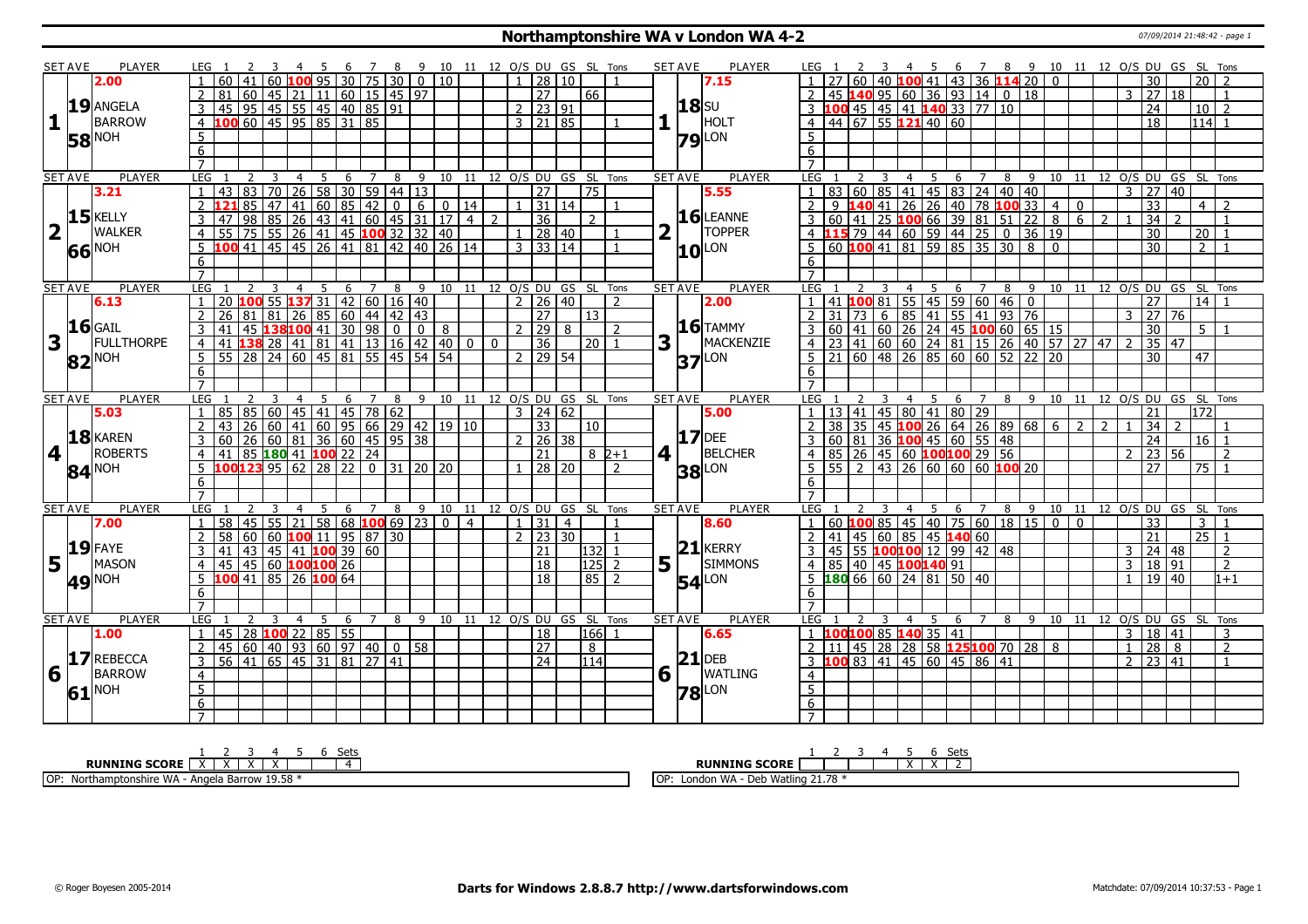# **Northamptonshire WA**

## **London WA**

| <b>PLAYER</b>          |    | <b>W/Liwonilost</b> | <b>AVE</b> |      | <b>TAVE POINTS DARTS TONS TON+ 180</b> |     |  |          | <b>TONS IPLAYER</b>  |  | W/L WON LOST | <b>AVE</b> |                   | <b>TAVE POINTS DARTS TONS TON+ 180</b> |                  |    |    |    | TONS     |
|------------------------|----|---------------------|------------|------|----------------------------------------|-----|--|----------|----------------------|--|--------------|------------|-------------------|----------------------------------------|------------------|----|----|----|----------|
| Angela Barrow          |    |                     | 19.58      | 2.00 | 1938                                   | 99  |  | $2 + C$  | <b>Su Holt</b>       |  |              | 18.79      |                   | 1860                                   | 99               |    |    | -0 | $6 + 0$  |
| Walker<br>Kelly        |    |                     | 15.66      | 3.21 | 2428 l                                 | 155 |  | $3 + C$  | Leanne Topper        |  |              | 16.10      | 5.55              | 2479                                   | 154              |    |    |    | $5+0$    |
| <b>Gail Fullthorpe</b> |    |                     | 16.82      | 6.13 | 2472                                   | 147 |  | $5 + C$  | Tammv Mackenzie      |  |              | 16.37      | 2.00 <sup>1</sup> | 2439                                   | 149              |    |    |    | $2+0$    |
| <b>Karen Roberts</b>   |    |                     | 18.84      | 5.03 | 2487                                   | 132 |  | $4 + 1$  | <b>IDee Belcher</b>  |  |              | 17.38      | 5.00 <sub>1</sub> | 2242                                   | 129              |    | 01 |    | $5+0$    |
| <b>Faye Mason</b>      |    |                     | 19.49      | 7.00 | 2163                                   | 111 |  |          | <b>Kerry Simmons</b> |  |              | 21.54      | 8.60              | 2477                                   | 115              |    |    |    | $7 + 1$  |
| Rebecca Barrow         |    |                     | 7.61       | 1.00 | 1215                                   | 69  |  |          | Deb Watling          |  |              | 21.78      | 6.65              | 1503                                   | 69               |    |    |    | $6 + 0$  |
| <b>TOTALS</b>          | 14 |                     | 17.82.     |      | .2703                                  | 713 |  | $22 + 1$ | <b>ITOTALS</b>       |  |              | 18.18      |                   | 13000                                  | 715 <sub>1</sub> | 24 |    |    | $31 + 1$ |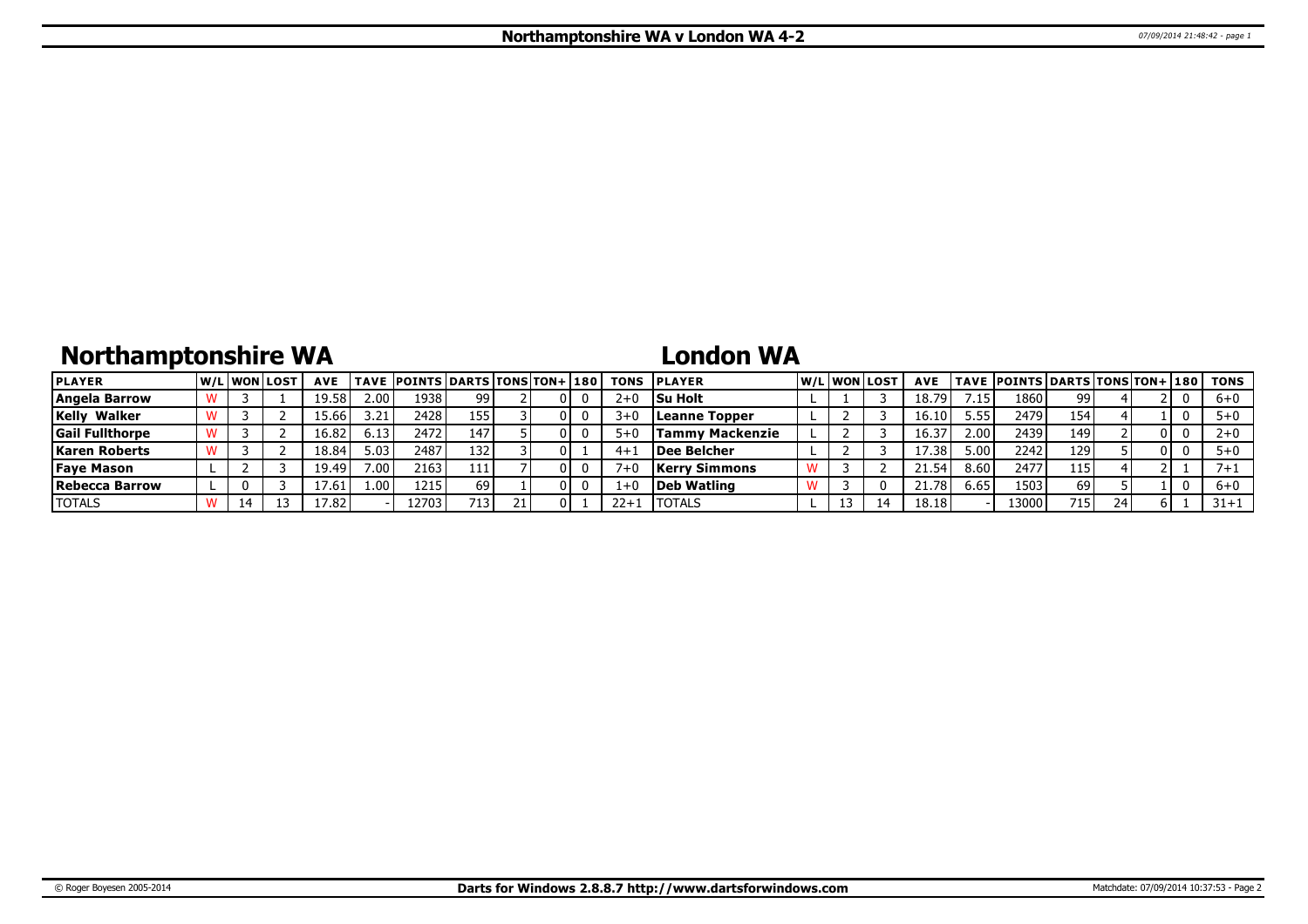#### **Northamptonshire MB v London MB 5-7** 07/09/2014 21:49:03 - page 1

|                | <b>SET AVE</b>  | PLAYER            | LEG 1                                          |                       | 5<br>6 <sup>6</sup> |                |                |         | 7 8 9 10 11 12 O/S DU GS SL Tons |                     |             |                      | <b>SET AVE</b> | PLAYER                          | 4 5 6 7 8 9 10 11 12 O/S DU GS SL Tons<br>LEG 1<br>$\overline{\mathbf{3}}$                                                                                                                                          |
|----------------|-----------------|-------------------|------------------------------------------------|-----------------------|---------------------|----------------|----------------|---------|----------------------------------|---------------------|-------------|----------------------|----------------|---------------------------------|---------------------------------------------------------------------------------------------------------------------------------------------------------------------------------------------------------------------|
|                |                 | 8.70              | 32                                             | 125/22                |                     | $\sqrt{90}$ 32 |                |         |                                  | $2 \mid 20 \mid 32$ |             | 3                    |                | 6.27                            | $1 \overline{100}$ 55 58 85 99 56 40<br>8                                                                                                                                                                           |
|                |                 |                   | 60                                             | 45   95   125 82   94 |                     |                |                |         |                                  | 3   18   94         |             | $\overline{1}$       |                |                                 | 2 45 85 80 85 140<br>$66$   1<br>15                                                                                                                                                                                 |
|                |                 | $24$ JOHN         | 60 45 47 99 41 140<br>3                        |                       |                     |                |                |         |                                  | $\overline{18}$     |             | 69<br>$\overline{1}$ |                | $24$ LEE                        | 3   48   42   99   80   80   107   45<br>20   45<br>$\overline{2}$<br>$\overline{1}$                                                                                                                                |
|                |                 | <b>ELLIOTT</b>    | 83 83 58 140 41 60 18<br>$\overline{4}$        |                       |                     |                |                |         |                                  | $\overline{21}$     |             | 18                   |                | <b>CLIFFORD</b>                 | 4   45   180   40   58   41   97   40<br>20 40<br>$\overline{2}$<br>$1 + 1$                                                                                                                                         |
|                |                 | <b>NOH</b>        | 43 95 140 39 66 38 40<br>5                     |                       |                     |                |                |         |                                  | 21                  |             | 40 l                 |                | <b>56</b> LON                   | 5 66 42 66 83 100 32 80 32<br>23 32<br>$\mathcal{P}$<br>$\overline{1}$                                                                                                                                              |
|                | 27              |                   | 6                                              |                       |                     |                |                |         |                                  |                     |             |                      |                |                                 | 6                                                                                                                                                                                                                   |
|                |                 |                   | $\overline{7}$                                 |                       |                     |                |                |         |                                  |                     |             |                      |                |                                 | $\overline{7}$                                                                                                                                                                                                      |
|                | <b>SET AVE</b>  | PLAYER            | LEG<br>2                                       | 3<br>$\overline{4}$   | 5<br>6              | 7              | 8              |         | 9 10 11 12 O/S DU GS SL Tons     |                     |             |                      | <b>SET AVE</b> | <b>PLAYER</b>                   | LEG<br>8 9 10 11 12 0/S DU GS SL Tons<br>2<br>4<br>- 5<br>6<br>7                                                                                                                                                    |
|                |                 | 2.13              | $\overline{1}$                                 |                       |                     |                |                |         |                                  | $\overline{21}$     |             | 18                   |                | 7.71                            | $\overline{85}$ 100 $\overline{85}$ 60 131 35 5<br>$\overline{3}$<br>$\overline{21}$<br>$\overline{1}$<br>5 <sup>5</sup><br>$\overline{2}$                                                                          |
|                |                 |                   | 2                                              |                       |                     |                |                |         |                                  | $\overline{24}$     |             | $\overline{25}$      |                |                                 | $\overline{2}$<br>$26 \mid 20$<br>$\overline{3}$                                                                                                                                                                    |
|                |                 | 20 CURLY          | $\overline{3}$                                 |                       |                     |                |                |         |                                  | $\overline{24}$     |             | $\overline{20}$      |                | $21$ STEVE                      | 2 100 59 30 11 100 45 100 36 20<br>3 140 80 100 54 90 17 10 10<br>$\overline{24}$ 10<br>3<br>$\overline{z}$                                                                                                         |
|                | 2 <sup>T</sup>  | <b>CONNELLY</b>   | $\overline{4}$                                 |                       |                     |                |                |         |                                  |                     |             |                      | 2              | DAY                             | $\overline{4}$                                                                                                                                                                                                      |
|                |                 |                   | $\overline{5}$                                 |                       |                     |                |                |         |                                  |                     |             |                      |                |                                 | $\overline{5}$                                                                                                                                                                                                      |
|                |                 | 87 <sup>NOH</sup> | 6                                              |                       |                     |                |                |         |                                  |                     |             |                      |                | $17$ <sup>LON</sup>             | 6                                                                                                                                                                                                                   |
|                |                 |                   |                                                |                       |                     |                |                |         |                                  |                     |             |                      |                |                                 |                                                                                                                                                                                                                     |
|                | <b>SET AVE</b>  | PLAYER            | LEG<br>2                                       | 3<br>$\overline{4}$   | $\overline{5}$<br>6 | $\overline{7}$ |                |         | 8 9 10 11 12 0/S DU              |                     |             | GS SL Tons           | <b>SET AVE</b> | <b>PLAYER</b>                   | 4 5 6 7<br>8 9 10 11 12 0/S DU GS SL Tons<br>LEG<br>$\overline{\mathbf{3}}$                                                                                                                                         |
|                |                 | 9.25              | 1406014045801818                               |                       |                     |                |                |         |                                  | 19 18               |             | $\overline{2}$       |                | 11.11                           | 42 45 85 25 70 60 140<br>21<br>34                                                                                                                                                                                   |
|                |                 |                   |                                                | $95 60 $ 100 74 28 0  |                     |                | l 2            |         |                                  | $\overline{24}$     |             | $2 \mid 2$           |                |                                 | 3                                                                                                                                                                                                                   |
|                | 23              | <b>SHANE</b>      |                                                |                       |                     |                |                |         |                                  | $\overline{18}$     |             | $10\overline{2}$     |                | $24$ LEE                        | 2 45 44 81 59 41 85 40 106<br>3 125 83 100 68 0 100 25<br>24 106<br>21<br>$\overline{25}$<br>$\mathcal{E}$<br>3                                                                                                     |
|                | $3\sqrt{1}$     | PROWSE            | <b>125</b> 60 <b>140</b> 54 72 40<br>3         |                       |                     |                |                |         |                                  |                     |             |                      |                | <b>COCKS</b>                    | 4 100 93 60 100 100                                                                                                                                                                                                 |
|                |                 |                   | $\overline{4}$                                 |                       |                     |                |                |         |                                  | 16 40               |             |                      | $3\sqrt{1}$    |                                 | $48$ 3<br>15                                                                                                                                                                                                        |
|                |                 | <b>99 NOH</b>     | $5 \ 24 \ 41 \ 45 \ 60 \ 45$                   |                       |                     |                |                |         |                                  | 15 <sub>1</sub>     |             | 286                  |                | $Z2$ LON                        | $5\ \ 140100\ 60\ \ 60\ \ 89\ \ 52$<br>17 52<br>2 <sup>1</sup><br>$\overline{2}$                                                                                                                                    |
|                |                 |                   | 6                                              |                       |                     |                |                |         |                                  |                     |             |                      |                |                                 | 6                                                                                                                                                                                                                   |
|                |                 |                   | $\overline{7}$                                 |                       |                     |                |                |         |                                  |                     |             |                      |                |                                 | $\overline{7}$                                                                                                                                                                                                      |
|                | <b>SET AVE</b>  | <b>PLAYER</b>     | LEG                                            | $\overline{4}$        | 5<br>6              | $\overline{7}$ | 8              |         | 9 10 11 12 O/S DU GS SL Tons     |                     |             |                      | <b>SET AVE</b> | <b>PLAYER</b>                   | LEG<br>4 5<br>89<br>12 O/S DU GS SL Tons<br>- 6<br>$\overline{7}$<br>10 11                                                                                                                                          |
|                |                 |                   |                                                |                       |                     |                |                |         |                                  |                     |             |                      |                |                                 |                                                                                                                                                                                                                     |
|                |                 | 5.80              | 140100 81 43 79 18 35<br>$\overline{1}$        |                       |                     |                | 5 <sup>7</sup> |         |                                  | 2 23                | $5^{\circ}$ | $\mathcal{D}$        |                | 8.75                            | $1 \mid 26 \mid 27 \mid 85 \mid 78 \mid 119 \mid 44 \mid 97$<br>$25$   1<br>21                                                                                                                                      |
|                |                 |                   | $85 \mid 45 \mid 84$ 100 60 30 26              |                       |                     |                |                |         |                                  | 21                  |             | 71                   |                |                                 | $\begin{array}{ c c c c c c c c c } \hline \multicolumn{1}{ c }{65} & \textbf{100} & \textbf{81} & \textbf{100} & \textbf{55} & \textbf{60} & \textbf{0} \ \hline \end{array}$<br>23<br> 40<br>40<br>$\overline{2}$ |
|                |                 | $20$ <b>KIRK</b>  |                                                |                       |                     |                |                |         |                                  | 15                  |             | 154                  |                | $23$ GENE                       | 45 100140100116<br>15 116<br>3<br>$\overline{4}$                                                                                                                                                                    |
| 4 <sup>1</sup> |                 | <b>BRADSHAW</b>   | 3 140 44 41 82 40<br>4 85 100 40 40 24 81 57 0 |                       |                     |                |                |         |                                  | 24                  |             | $\overline{24}$      | 4 1            | HILL                            | $4   60   85   60   41   55   100   78   0   22$<br>$27 \overline{22}$<br>$\overline{3}$                                                                                                                            |
|                |                 |                   | 5                                              |                       |                     |                |                |         |                                  |                     |             |                      |                |                                 | $5^{\circ}$                                                                                                                                                                                                         |
|                |                 | 54 <sup>NOH</sup> | 6                                              |                       |                     |                |                |         |                                  |                     |             |                      |                | $ 01 $ LON                      | 6                                                                                                                                                                                                                   |
|                |                 |                   | $\overline{7}$                                 |                       |                     |                |                |         |                                  |                     |             |                      |                |                                 | $\overline{7}$                                                                                                                                                                                                      |
|                | <b>SET AVE</b>  | PLAYER            | <b>LEG</b><br>$\overline{2}$                   | 3<br>$\overline{4}$   | - 5<br>6            | $\overline{7}$ | 8              | 9       | 10 11 12 O/S DU GS SL Tons       |                     |             |                      | <b>SET AVE</b> | PLAYER                          | <b>LEG</b><br>89<br>10 11 12 O/S DU GS SL Tons<br>3<br>4<br>5<br>- 6<br>$\overline{7}$                                                                                                                              |
|                |                 | 7.55              | $1 \mid 22 \mid 81 \mid 100 \mid 100 \mid 58$  |                       |                     |                |                |         |                                  | 15                  |             | $140$   2            |                | 10.06                           | 1 <b>100</b> 85 81 62 83 90<br>18 90<br>3                                                                                                                                                                           |
|                |                 |                   | $\overline{2}$<br>41<br>  42                   |                       |                     |                |                |         |                                  | $\overline{27}$     |             | $\overline{14}$      |                |                                 | 2 55 100121 47 138 30 8 0 2<br>$\overline{26}$<br>$\overline{3}$<br>$\overline{2}$<br>$\overline{2}$                                                                                                                |
|                |                 | <b>CHUCK</b>      | 97 100 83 45 10 100 66<br>$\overline{3}$       |                       |                     |                |                |         |                                  | $3 \mid 21 \mid 66$ |             | $\overline{2}$       |                | $21$ ROBBIE                     | 3 100100 85 60 81 35 20<br>21<br>20 <sup>1</sup><br>$\sqrt{2}$                                                                                                                                                      |
|                |                 | <b>SCOTT</b>      | $\overline{60}$ 121 41 38 134 50 17 20 20      |                       |                     |                |                |         |                                  | $2 \mid 26 \mid 20$ |             | $\overline{2}$       | $5^{1}$        | HAIN                            | $4   60   100   81   60   60   45   23   41$<br>31<br>24<br>$\overline{\phantom{0}}$                                                                                                                                |
|                | $5\frac{20}{1}$ |                   | $\sqrt{28}$ 100 40 60 60 81 80<br>5            |                       |                     |                |                |         |                                  | 21                  |             | 52 <sub>1</sub>      |                |                                 | $145$ 45 140 85 43 107 4<br>$\overline{32}$<br>23 32<br>$5^{\circ}$<br>$\overline{2}$<br>$\overline{2}$                                                                                                             |
|                |                 | <b>90 NOH</b>     | 6                                              |                       |                     |                |                |         |                                  |                     |             |                      |                | $91$ <sup>LON</sup>             | 6                                                                                                                                                                                                                   |
|                |                 |                   |                                                |                       |                     |                |                |         |                                  |                     |             |                      |                |                                 |                                                                                                                                                                                                                     |
|                | <b>SET AVE</b>  | PLAYER            | LEG                                            |                       | .5.<br>6            | $\overline{7}$ | 8              | 9<br>10 | 11                               |                     |             | 12 O/S DU GS SL Tons |                | <b>SET AVE</b><br><b>PLAYER</b> | 10 11 12 0/S DU GS SL Tons<br>LEG<br>9<br>8<br>4<br>-5<br>6<br>7                                                                                                                                                    |
|                |                 | 7.75              | $1 \ 100 \ 41$                                 | 84 81 135 60          |                     |                |                |         |                                  | 3   18   60         |             | $\mathcal{L}$        |                | 3.40                            | $1 \mid 26 \mid 43 \mid 76 \mid 66 \mid 60$<br>15<br> 230                                                                                                                                                           |
|                |                 |                   | $100100$ 95 60 42 32 40 8<br>2                 |                       |                     |                |                |         |                                  | $\overline{24}$     |             | 24 2                 |                |                                 | 2 45 100140 45 44 79 32 0 16<br>$\overline{27}$<br>3<br><sup>16</sup><br>$\mathcal{P}$                                                                                                                              |
|                |                 | $23$ SIMON        | 85 60 95 85 100 36 40<br>$\overline{3}$        |                       |                     |                |                |         |                                  | 1   19   40         |             | -1                   |                | 18 DARREN                       | 3   42   66   60   26   100   25<br>18<br> 182 1                                                                                                                                                                    |
| 6 <sup>1</sup> |                 | <b>JOHNSON</b>    | 40 140 85 36 100 45 15 40<br>$\overline{4}$    |                       |                     |                |                |         |                                  | $1 \mid 22 \mid 40$ |             | $\overline{2}$       | $6\sqrt{ }$    | <b>IRVING</b>                   | 4 60 81 11 85 68 78 99 3<br>$\overline{24}$<br>16                                                                                                                                                                   |
|                |                 | Noh               | 5                                              |                       |                     |                |                |         |                                  |                     |             |                      |                |                                 | 5                                                                                                                                                                                                                   |
|                | 86              |                   | 6                                              |                       |                     |                |                |         |                                  |                     |             |                      |                | $76$ <sup>LON</sup>             | 6                                                                                                                                                                                                                   |

**RUNNING SCORE** 1 2 3 4 5 6 X Sets 1

**RUNNING SCORE**  $\begin{array}{|c|c|c|c|c|}\n\hline\n & 2 & 3 & 4 & 5 & 6 & \text{Sets} \\
\hline\n\end{array}$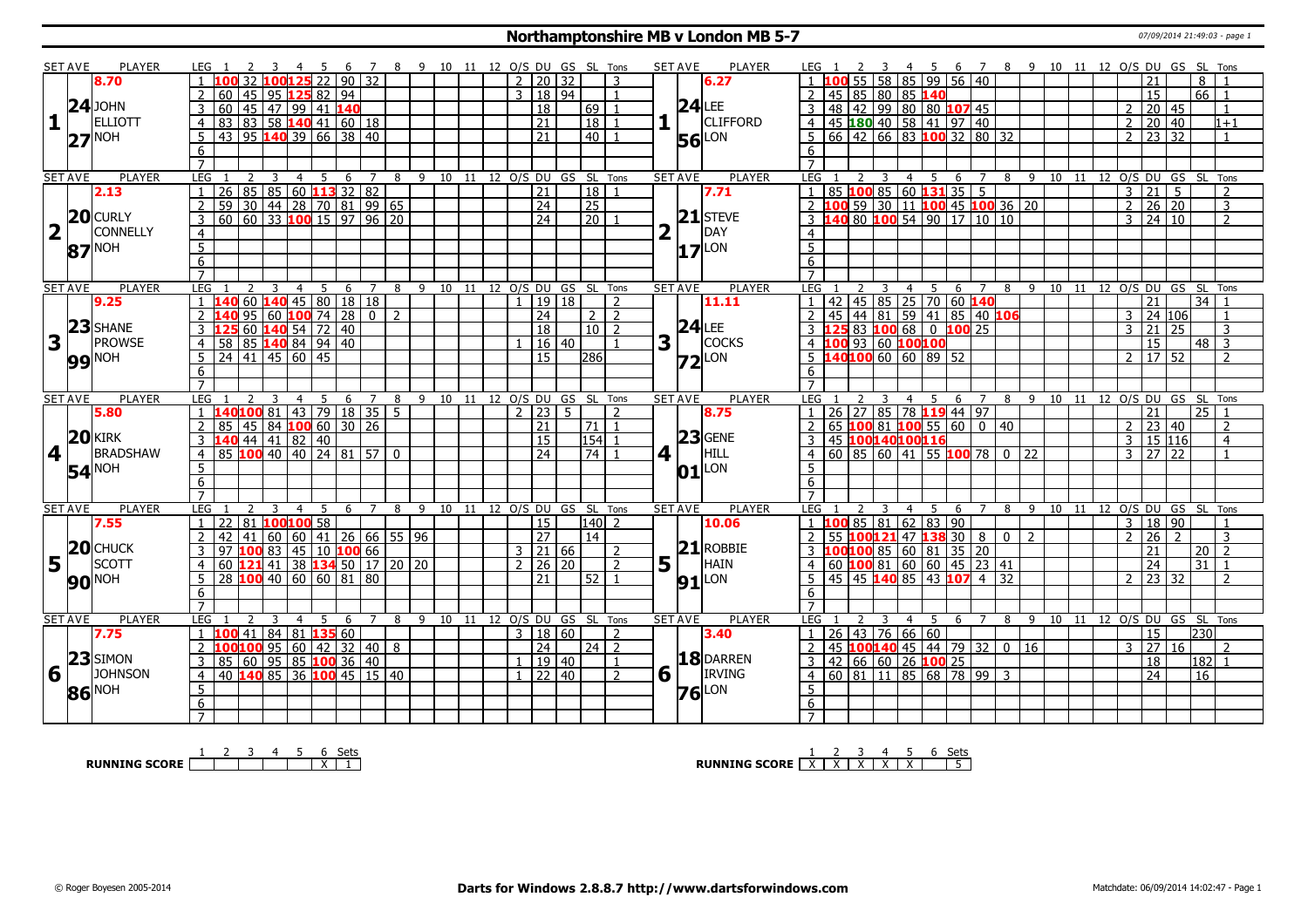#### **Northamptonshire MB v London MB 5-7** 07/09/2014 21:49:04 - page 2

|        | <b>SET AVE</b>     | PLAYER                   | LEG 1<br>3                                                                          | 4 5 6 7 8 9 10 11 12 O/S DU GS SL Tons |                                  |        |                              |                      |       |                 |                 | <b>SET AVE</b> | <b>PLAYER</b>       | LEG 1                                                                                                                                                     | 2 3 4 5 6 7 8 9 10 11 12 O/S DU GS SL Tons |       |   |  |  |                                  |              |                                    |                |
|--------|--------------------|--------------------------|-------------------------------------------------------------------------------------|----------------------------------------|----------------------------------|--------|------------------------------|----------------------|-------|-----------------|-----------------|----------------|---------------------|-----------------------------------------------------------------------------------------------------------------------------------------------------------|--------------------------------------------|-------|---|--|--|----------------------------------|--------------|------------------------------------|----------------|
|        |                    | 7.03                     | $\overline{96}$<br>55   90                                                          | 43 60 93                               |                                  |        |                              | $\overline{18}$      |       | 64              |                 |                | 12.25               | 60 100 81 100 40 100 20                                                                                                                                   |                                            |       |   |  |  | 3<br>21                          | 20           |                                    |                |
|        |                    |                          | 40 87 55 45 60 56 48 10                                                             |                                        |                                  |        |                              | $2 \mid 23 \mid 10$  |       |                 |                 |                |                     | 21 23 80 135100 35 57                                                                                                                                     |                                            |       |   |  |  | 21                               |              | $50$   2                           |                |
|        |                    | 24 LUKE                  | $90$ 100 41 45<br>3                                                                 |                                        |                                  |        |                              | $\overline{12}$      |       | 225             | $\mathbf{1}$    |                |                     | 45 125140 97 94                                                                                                                                           |                                            |       |   |  |  | 3                                | 15 94        | $\overline{2}$                     |                |
|        |                    | SMITH                    | 26 123 96 98 83 35 40<br>$\overline{4}$                                             |                                        |                                  |        |                              |                      | 19 40 |                 |                 |                | 23 NICK<br>COCKS    | $\overline{4}$                                                                                                                                            |                                            |       |   |  |  | 18                               |              | $154$ 1                            |                |
|        |                    | <b>35</b> <sup>NOH</sup> | 100100140 81 25 35 20<br>$5^{\circ}$                                                |                                        |                                  |        |                              | $1 \mid 19 \mid 20$  |       |                 | $\mathbf{R}$    |                | 86 LON              | 100100100 97 43 30 21<br>$5^{\circ}$                                                                                                                      |                                            |       |   |  |  | 21                               |              | $101$ 3                            |                |
|        |                    |                          | 6                                                                                   |                                        |                                  |        |                              |                      |       |                 |                 |                |                     | 6                                                                                                                                                         |                                            |       |   |  |  |                                  |              |                                    |                |
|        |                    |                          | $\overline{7}$                                                                      |                                        |                                  |        |                              |                      |       |                 |                 |                |                     | $\overline{7}$                                                                                                                                            |                                            |       |   |  |  |                                  |              |                                    |                |
|        | <b>SET AVE</b>     | PLAYER                   | <b>LEG</b><br>-3<br>2<br>4                                                          | 5<br>- 6                               | 7                                | 8      | 9 10 11 12 O/S DU GS SL Tons |                      |       |                 |                 | <b>SET AVE</b> | PLAYER              | LEG<br>2                                                                                                                                                  | 3                                          | 4 5 6 | 7 |  |  |                                  |              | 8 9 10 11 12 O/S DU GS SL Tons     |                |
|        |                    | 6.05                     | 58<br>$\mathbf{1}$                                                                  | 26 125 25 81 78 6                      |                                  |        |                              | $\overline{24}$      |       |                 | $2 \mid 2$      |                | 6.75                | 23 81 100 40 11 100 60 86                                                                                                                                 |                                            |       |   |  |  | $\overline{3}$                   | 24 86        |                                    | $\overline{2}$ |
|        |                    |                          | 140140 55 42 56 64<br>$\overline{2}$                                                |                                        |                                  |        |                              | $\overline{18}$      |       |                 | $4\overline{2}$ |                |                     | 60 64 77 100 66 110 24<br>$\overline{2}$                                                                                                                  |                                            |       |   |  |  | $\mathbf{1}$                     | $19$ 24      |                                    | $\overline{2}$ |
|        |                    | $22$ EDDY                | $\boxed{60}$ 45 60 100 60 45<br>$\overline{3}$                                      |                                        |                                  |        |                              | $\overline{18}$      |       | 131             |                 |                | $25$ JASON          | 40 140 66 125 90 40<br>3                                                                                                                                  |                                            |       |   |  |  |                                  | $16 \mid 40$ |                                    | $\overline{2}$ |
|        | 8                  | SMITH                    | $\overline{4}$                                                                      |                                        |                                  |        |                              |                      |       |                 |                 | $8\sqrt{1}$    | MORTIMER            | $\overline{4}$                                                                                                                                            |                                            |       |   |  |  |                                  |              |                                    |                |
|        |                    | $77$ <sup>NOH</sup>      | $\overline{5}$                                                                      |                                        |                                  |        |                              |                      |       |                 |                 |                | <b>47</b> LON       | $\overline{5}$                                                                                                                                            |                                            |       |   |  |  |                                  |              |                                    |                |
|        |                    |                          | 6                                                                                   |                                        |                                  |        |                              |                      |       |                 |                 |                |                     | $6\overline{6}$                                                                                                                                           |                                            |       |   |  |  |                                  |              |                                    |                |
|        |                    |                          | $\overline{7}$                                                                      |                                        |                                  |        |                              |                      |       |                 |                 |                |                     |                                                                                                                                                           |                                            |       |   |  |  |                                  |              |                                    |                |
|        | <b>SET AVE</b>     | <b>PLAYER</b>            | <b>LEG</b><br>$\overline{4}$<br>2<br>$\overline{\mathbf{3}}$                        | 5 6 7 8 9 10 11 12 O/S DU GS SL Tons   |                                  |        |                              |                      |       |                 |                 | <b>SET AVE</b> | <b>PLAYER</b>       |                                                                                                                                                           |                                            |       |   |  |  |                                  |              |                                    |                |
|        |                    | 4.45                     | 43 60 41 23 80 140 55<br>$1 \mid 27 \mid$                                           |                                        |                                  |        |                              | $\overline{24}$      |       | 32 1            |                 |                | 3.22                | <u>LEG 1 2 3 4 5 6 7 8 9 10 11 12 0/5 DU GS SL TOns</u><br>1 60 44 80 45 59 61 <b>122</b> 0 30 30 327 30 1<br>2 55 <b>100 100</b> 43 43 96 64 3 3 21 64 2 |                                            |       |   |  |  |                                  |              |                                    |                |
|        |                    |                          | 45 100100 37 60 96<br>2<br>27                                                       |                                        |                                  |        |                              | 21                   |       | $36 \mid 2$     |                 |                |                     |                                                                                                                                                           |                                            |       |   |  |  |                                  |              |                                    |                |
|        |                    | $20$ MAX                 | 85 55 45 60 45 41 40 105<br>$\overline{3}$                                          |                                        |                                  |        |                              | $\overline{24}$      |       | $\overline{25}$ |                 |                | <b>20</b> SPENCER   | $\overline{3}$<br>$\mathsf{q}$                                                                                                                            | 45 41 45 85 81 65 40 90                    |       |   |  |  | $2 \ 26 \ 90$                    |              |                                    |                |
|        | 9                  | MURRAY                   | $\overline{4}$                                                                      |                                        |                                  |        |                              |                      |       |                 |                 | $9\sqrt{1}$    | <b>ELLIS</b>        | $\overline{4}$                                                                                                                                            |                                            |       |   |  |  |                                  |              |                                    |                |
|        |                    |                          | $\overline{5}$                                                                      |                                        |                                  |        |                              |                      |       |                 |                 |                | $31$ <sup>LON</sup> | $\overline{5}$                                                                                                                                            |                                            |       |   |  |  |                                  |              |                                    |                |
|        |                    | 43 <sup>NOH</sup>        | 6                                                                                   |                                        |                                  |        |                              |                      |       |                 |                 |                |                     | 6                                                                                                                                                         |                                            |       |   |  |  |                                  |              |                                    |                |
|        |                    |                          | $\overline{7}$                                                                      |                                        |                                  |        |                              |                      |       |                 |                 |                |                     |                                                                                                                                                           |                                            |       |   |  |  |                                  |              |                                    |                |
|        | <b>SET AVE</b>     | <b>PLAYER</b>            | <b>LEG</b><br>3<br>$\overline{4}$                                                   | 5<br>6                                 | 7                                | 8<br>9 | 10 11 12 O/S DU GS SL Tons   |                      |       |                 |                 | <b>SET AVE</b> | <b>PLAYER</b>       | LEG                                                                                                                                                       |                                            | 4 5   |   |  |  |                                  |              | 6 7 8 9 10 11 12 O/S DU GS SL Tons |                |
|        |                    | 9.97                     | $\sqrt{95}$<br>60<br>$\overline{1}$                                                 | 43   57   100 95   11                  | $\overline{10}$                  |        |                              | $\overline{24}$      |       | 30              |                 |                | 3.03                | 85                                                                                                                                                        | 41   45   82   66   60   82   40           |       |   |  |  | $\overline{23}$<br>$\mathcal{L}$ | 40           |                                    |                |
|        |                    |                          | 2<br>60<br> 28 <br> 21                                                              | 59   45 <mark>100</mark> 60   78   50  |                                  |        |                              | $3 \mid 27 \mid 50$  |       |                 | $\mathbf{1}$    |                |                     | 2                                                                                                                                                         |                                            |       |   |  |  | 27                               |              | 39                                 |                |
|        | 22                 | <b>MARTIN</b>            | $\boxed{60}$ $\boxed{60}$ $\boxed{41}$ <b>140100</b> 90 $\boxed{6}$<br>$\mathbf{3}$ |                                        | $\overline{4}$                   |        |                              | $1 \mid 22 \mid 4$   |       |                 | $\overline{2}$  |                | $21$ STUART         | $\frac{135}{45}$   83   45   46   45   58   55   40   51<br>  43   85   55   30   43   77   55  <br>$\mathbf{3}$                                          |                                            |       |   |  |  | 21                               |              | 113                                |                |
| $10^+$ |                    | <b>BIGGS</b>             | 140100 59 45 117<br>$\overline{4}$                                                  |                                        |                                  |        |                              | 15                   |       |                 | $140$ 3         | $\mathbf{0}$ i | PATT                | 4 180 66 123 56 41 35                                                                                                                                     |                                            |       |   |  |  | 17<br>$\mathcal{P}$              | 35           |                                    | $2 + 1$        |
|        |                    | 97 <sup>NOH</sup>        | $ 85 $ 100 60 100 60 96<br>5 <sup>5</sup>                                           |                                        |                                  |        |                              | 3 18 96              |       |                 | $\mathcal{L}$   |                | $\log$ LON          | 5   85   60   30   85   60                                                                                                                                |                                            |       |   |  |  | 15                               |              | 181                                |                |
|        |                    |                          | 6                                                                                   |                                        |                                  |        |                              |                      |       |                 |                 |                |                     | 6                                                                                                                                                         |                                            |       |   |  |  |                                  |              |                                    |                |
|        |                    |                          | $\overline{7}$                                                                      |                                        |                                  |        |                              |                      |       |                 |                 |                |                     | $\overline{7}$                                                                                                                                            |                                            |       |   |  |  |                                  |              |                                    |                |
|        | <b>SET AVE</b>     | PLAYER                   | <b>LEG</b><br>$\overline{4}$                                                        | 5<br>6                                 | 7 8 9 10 11 12 O/S DU GS SL Tons |        |                              |                      |       |                 |                 | <b>SET AVE</b> | <b>PLAYER</b>       | LEG                                                                                                                                                       |                                            | 4 5   |   |  |  |                                  |              | 6 7 8 9 10 11 12 0/S DU GS SL Tons |                |
|        |                    | 6.93                     | 5562<br>$\overline{1}$                                                              | 58   100 59   99   68                  |                                  |        |                              | 3   21   68          |       |                 | $\mathbf{1}$    |                | 7.80                | 45 140140 59 57 40 10<br>$\vert$ 1                                                                                                                        |                                            |       |   |  |  | 21                               |              | 10 <sup>1</sup><br>$\overline{z}$  |                |
|        | 11 <sup> 25 </sup> |                          | 58 85 48 60 26 77 87<br>2<br>60                                                     |                                        |                                  |        |                              | $2 \mid 23 \mid 87$  |       |                 |                 |                |                     | 2   96   95   40   100   45   91   2                                                                                                                      |                                            |       |   |  |  | $\overline{21}$                  |              | 32<br>$\overline{1}$               |                |
|        |                    | LEE                      | 58 135132 40 60 68<br>3                                                             |                                        |                                  |        |                              | $\overline{18}$      |       |                 | $8\sqrt{2}$     |                | $24$ MATTHEW        | $3   47   60   45   100   100   85   64$                                                                                                                  |                                            |       |   |  |  | 21 <br>$\mathbf{R}$              | 64           |                                    | $\overline{2}$ |
|        |                    | ROSE                     | 100100 95 80 126<br>$\overline{4}$                                                  |                                        |                                  |        |                              | $3 \mid 15 \mid 126$ |       |                 | 3               | . 1 I          | WILSON              | 4 100 97 100 58                                                                                                                                           |                                            |       |   |  |  | 12                               |              | 146 l2                             |                |
|        |                    | 92 <sup>NOH</sup>        | 5                                                                                   |                                        |                                  |        |                              |                      |       |                 |                 | 21             | LON                 | 5                                                                                                                                                         |                                            |       |   |  |  |                                  |              |                                    |                |
|        |                    |                          | 6                                                                                   |                                        |                                  |        |                              |                      |       |                 |                 |                |                     | 6                                                                                                                                                         |                                            |       |   |  |  |                                  |              |                                    |                |
|        |                    |                          |                                                                                     |                                        |                                  |        |                              |                      |       |                 |                 |                |                     |                                                                                                                                                           |                                            |       |   |  |  |                                  |              |                                    |                |
|        | <b>SET AVE</b>     | PLAYER                   | LEG                                                                                 | 4 5                                    | 6 7                              | 8      | 9 10 11 12 O/S DU GS SL Tons |                      |       |                 |                 | <b>SET AVE</b> | <b>PLAYER</b>       | <b>LEG</b>                                                                                                                                                |                                            | 4 5   |   |  |  |                                  |              | 6 7 8 9 10 11 12 0/S DU GS SL Tons |                |
|        |                    | 9.90                     | 70 83 45 40 95 100 43 17<br>$\overline{1}$                                          |                                        |                                  | 8      |                              | $1 \mid 25 \mid 8$   |       |                 |                 |                | 5.40                | 59 99 100 96 43 32 32 20                                                                                                                                  |                                            |       |   |  |  | 24                               |              | 20 <sup>1</sup>                    |                |
|        |                    |                          | $\overline{85}$ 55 81 85 140 55<br>$\overline{2}$                                   |                                        |                                  |        |                              | $\mathbf{3}$         | 18 55 |                 |                 |                |                     | 41                                                                                                                                                        | 100 45 93 100 22                           |       |   |  |  | 18                               |              | 100 2                              |                |
|        |                    | $22$ NIGEL               | 24 60 60 7 45 45 100<br>3                                                           |                                        |                                  |        |                              | 21                   |       | 160             | $\overline{1}$  |                | $ 22 $ JOHN         | $60$ 93 59 97 60 64 68                                                                                                                                    |                                            |       |   |  |  | 3                                | 21 68        |                                    |                |
| $12 -$ |                    | <b>CRANE</b>             | 81 40 100 59 27 36<br>$\overline{4}$                                                |                                        |                                  |        |                              | 21                   |       | 35 2            |                 | 2 <sub>1</sub> | NELSON              | 4 81 78 66 46 85 57 53 35                                                                                                                                 |                                            |       |   |  |  | $\mathcal{P}$                    | 23 35        |                                    |                |
|        |                    | 87 <sup>NOH</sup>        | 100100125 60 102 14<br>5                                                            |                                        |                                  |        |                              |                      | 16 14 |                 | $\overline{4}$  |                | 66 LON              | 47 140 58 60 100<br>.5.                                                                                                                                   |                                            |       |   |  |  | 15                               |              | $96$   2                           |                |
|        |                    |                          | 6                                                                                   |                                        |                                  |        |                              |                      |       |                 |                 |                |                     | 6                                                                                                                                                         |                                            |       |   |  |  |                                  |              |                                    |                |
|        |                    |                          | $\overline{7}$                                                                      |                                        |                                  |        |                              |                      |       |                 |                 |                |                     |                                                                                                                                                           |                                            |       |   |  |  |                                  |              |                                    |                |
|        |                    |                          |                                                                                     |                                        |                                  |        |                              |                      |       |                 |                 |                |                     |                                                                                                                                                           |                                            |       |   |  |  |                                  |              |                                    |                |

| <b>NG SCORE</b><br>RUNNING<br>$\cdot$                 | - 01<br><b>RUNNING SCORE</b><br>$\ddot{\phantom{1}}$<br>$\lambda$<br>$\lambda$                     |
|-------------------------------------------------------|----------------------------------------------------------------------------------------------------|
| $- - - -$<br>丶MB -<br>റാ<br>Rose<br>nshire<br>IVULUIG | $\cap$ $\cap$ $\cap$ $\cap$<br>l OF<br><b>MA</b><br>London ME<br>Jasor<br><u>ъд</u><br>MOLTIM<br>. |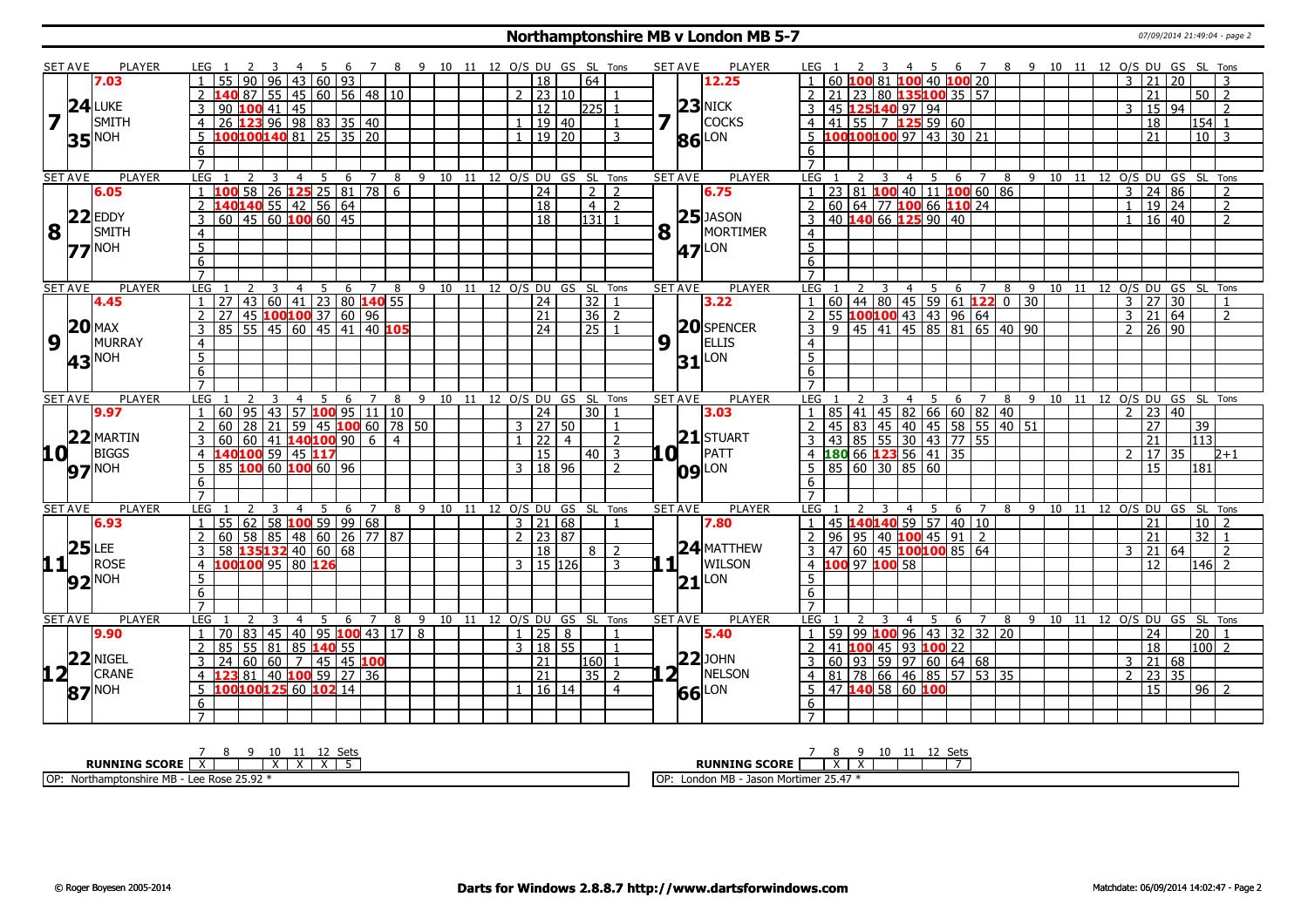# **Northamptonshire MB**

### **London MB**

| <b>PLAYER</b>         | lw/Llwonllost |    | <b>AVE</b> | TAVE  | <b>POINTS DARTS TONS TON+ 180</b> |      |    |    |   | TONS     | <b>PLAYER</b>         |   |    | W/Liwonilost! | <b>AVE</b> | <b>TAVE</b> | <b>POINTS DARTS TONS TON+ 180</b> |      |    |              | <b>TONS</b> |
|-----------------------|---------------|----|------------|-------|-----------------------------------|------|----|----|---|----------|-----------------------|---|----|---------------|------------|-------------|-----------------------------------|------|----|--------------|-------------|
| John Elliott          |               |    | 24.27      | 8.70  | 2378                              | 98   |    |    | 0 | $7 + 0$  | Lee Clifford          |   |    |               | 24.56      | 6.27        | 2431                              | 99   |    |              | $5 + 1$     |
| <b>Curly Connelly</b> |               |    | 20.87      | 2.13  | 1440                              | 69   |    |    | 0 | $2+0$    | <b>Steve Dav</b>      | w |    |               |            | 7.71        | 1503                              | 71.  | h  | 0            | $7 + 0$     |
| <b>Shane Prowse</b>   |               |    | 23.99      | 9.25  | 2207                              | 92   |    |    | 0 | $7 + 0$  | Lee Cocks             | W |    |               | 24.72      |             | 2423                              | 98 i |    | 0            | $10 + 0$    |
| <b>Kirk Bradshaw</b>  |               |    | 20.54      | 5.80  | 1705                              | 83   |    |    | 0 | $5 + 0$  | Gene Hill             |   |    |               | 23.01      | 8.75        | 1979                              | 86   |    |              | $8 + 0$     |
| <b>Chuck Scott</b>    |               |    | 20.90      | 7.55  | 2299                              | 110  |    |    | 0 | $7 + 0$  | Robbie Hain           | w |    |               | 21.91      | 10.06       | 2454                              | 112  |    | 0            | $9 + 0$     |
| Simon Johnson         |               |    | 23.86      | 7.75  | 1980                              | 83   |    |    | 0 | $7 + 0$  | Darren Irving         |   |    |               | 18.76      | 3.40        | 1576                              | 84   |    | 0            | $3 + 0$     |
| <b>Luke Smith</b>     |               |    | 24.35      | 7.03. | 2216                              | 91   |    |    | 0 | $6 + 0$  | Nick Cocks            |   |    |               | 23.86      | 12.25       | 2291                              | 961  | 10 | $\mathbf{0}$ | $11+0$      |
| <b>Eddy Smith</b>     |               |    | 22.77      | 6.05  | 1366                              | 60   |    |    | 0 | $5 + 0$  | <b>Jason Mortimer</b> |   |    |               | 25.47      | 6.75        | 1503                              | 59 l |    | 0            | $6 + 0$     |
| Max Murrav            |               |    | 20.43      | 4.45  | 1410                              | 69   |    |    | 0 | $4 + 0$  | <b>Spencer Ellis</b>  | W |    |               | 20.31      | 3.22        | 1503                              | 74 l |    |              | $3 + 0$     |
| <b>Martin Biggs</b>   |               |    | 22.97      | 9.97  | 2435                              | 106  |    |    | 0 | $9 + 0$  | <b>Stuart Patt</b>    |   |    |               | 21.09      | 3.03        | 2172                              | 103  |    |              | $2 + 1$     |
| Lee Rose              |               |    | 25.92      | 6.93  | 1996                              | 77   |    |    | 0 | 6+0      | Matthew Wilson        |   |    |               | 24.21      | 7.80        | 1816                              | 75   |    | 0            | $7 + 0$     |
| Nigel Crane           |               |    | 22.87      | 9.90  | 2310                              | 101  |    |    | 0 | $9 + 0$  | John Nelson           |   |    |               | 22.66      | 5.40        | 2289                              | 101  |    |              | $5 + 0$     |
| <b>TOTALS</b>         | 22            | 29 | 22.85      |       | 23742                             | 1039 | 55 | 19 | 0 | $74 + 0$ | <b>TOTALS</b>         | W | 29 |               | 22.63      |             | 23940                             | 1058 | 62 |              | $76 + 2$    |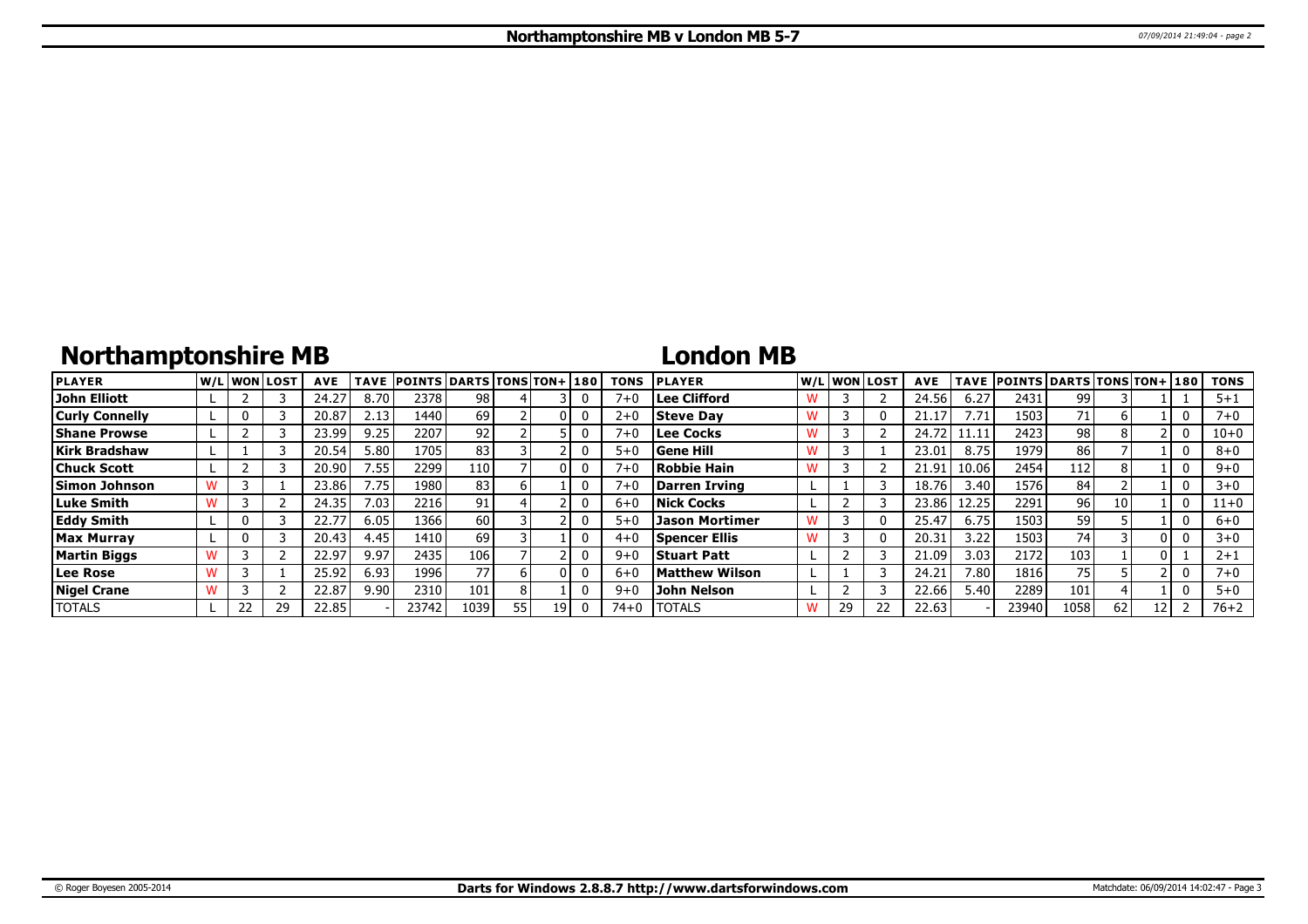### **Northamptonshire WB v London WB 3-3** 07/09/2014 21:49:26 - page 1

|                         | <b>SET AVE</b> | PLAYER            | LEG 1               |                                                                                          |          |                                                                                                                                                          | 456 |                  | 78             |                  | 9 10 11 12 O/S DU GS SL Tons   |                   |              |                              |                                  |                |                  |                          |   | <b>SET AVE</b><br><b>PLAYER</b> | LEG 1                            |    |                | 3                       |    | 45                                                                          |   |                |       |    | 6 7 8 9 10 11 12 O/S DU GS SL Tons                             |                |                |                |                |                 |                      |                 |                |
|-------------------------|----------------|-------------------|---------------------|------------------------------------------------------------------------------------------|----------|----------------------------------------------------------------------------------------------------------------------------------------------------------|-----|------------------|----------------|------------------|--------------------------------|-------------------|--------------|------------------------------|----------------------------------|----------------|------------------|--------------------------|---|---------------------------------|----------------------------------|----|----------------|-------------------------|----|-----------------------------------------------------------------------------|---|----------------|-------|----|----------------------------------------------------------------|----------------|----------------|----------------|----------------|-----------------|----------------------|-----------------|----------------|
|                         |                | 3.00              |                     |                                                                                          |          | 61                                                                                                                                                       | 68  |                  |                |                  | 30   40   21   45   59         |                   |              |                              | 30                               |                | 40               |                          |   | 3.35                            |                                  |    |                | 26                      | 26 |                                                                             |   |                |       |    | 40   30   41   39   44   34   40                               |                |                |                | 3              | 33 40           |                      |                 |                |
|                         |                |                   |                     | l 81<br>45                                                                               |          | 60 60 85 60 9 39 30 0 20 12 3 36 12                                                                                                                      |     |                  |                |                  |                                |                   |              |                              |                                  |                |                  |                          |   |                                 |                                  | 41 |                |                         |    |                                                                             |   |                |       |    | 60   45   41   43   23   36   43   60   49   50                |                |                |                |                | $\overline{33}$ |                      | 10              |                |
|                         |                | $16$ JACKY        | $\mathbf{3}$        |                                                                                          |          |                                                                                                                                                          |     |                  |                |                  |                                |                   |              |                              | 2   26   82                      |                |                  | $\overline{\phantom{a}}$ |   | $15$ LYNNE                      |                                  |    |                |                         |    |                                                                             |   |                |       |    |                                                                |                |                |                |                | $\overline{27}$ |                      | 103             |                |
| $\mathbf{1}$            |                | WHITE             | $\overline{4}$      | 81                                                                                       |          | <u>  85 <b>100</b> 41   28   11   43 <b>100</b> 82   28   45   60 <b>100</b> 22   95   50   10   6</u>                                                   |     |                  |                |                  |                                |                   |              |                              | $\overline{30}$                  |                | 4 I              | $\overline{1}$           |   | <b>BIONDINI</b>                 |                                  |    |                |                         |    |                                                                             |   |                |       |    |                                                                |                |                | 2              |                | $\overline{29}$ | $\overline{4}$       |                 | 2              |
|                         |                |                   |                     | 60                                                                                       |          | $\boxed{41}$ $\boxed{25}$ $\boxed{45}$ $\boxed{45}$ $\boxed{60}$ $\boxed{60}$ $\boxed{60}$ $\boxed{55}$                                                  |     |                  |                |                  |                                |                   |              |                              | $\overline{27}$                  |                | 50               |                          |   |                                 |                                  |    |                |                         |    | $5 \ 24 \ 85 \ 26 \ 40 \ 60 \ 62 \ 41 \ 43 \ 80 \ 40$                       |   |                |       |    |                                                                |                |                |                |                | 28   40         |                      |                 |                |
|                         |                | $18^{\text{NOH}}$ | 5                   |                                                                                          |          |                                                                                                                                                          |     |                  |                |                  |                                |                   |              |                              |                                  |                |                  |                          |   | <b>95</b> LON                   |                                  |    |                |                         |    |                                                                             |   |                |       |    |                                                                |                |                | $\overline{1}$ |                |                 |                      |                 |                |
|                         |                |                   | 6                   |                                                                                          |          |                                                                                                                                                          |     |                  |                |                  |                                |                   |              |                              |                                  |                |                  |                          |   |                                 | 6                                |    |                |                         |    |                                                                             |   |                |       |    |                                                                |                |                |                |                |                 |                      |                 |                |
|                         |                |                   | $\overline{7}$      |                                                                                          |          |                                                                                                                                                          |     |                  |                |                  |                                |                   |              |                              |                                  |                |                  |                          |   |                                 | $\overline{7}$                   |    |                |                         |    |                                                                             |   |                |       |    |                                                                |                |                |                |                |                 |                      |                 |                |
|                         | <b>SET AVE</b> | PLAYER            | LEG                 |                                                                                          |          | <u>2 3 4 5 6 7 8 9 10 11 12 0/5 DU GS SL Tons</u><br>26 85 <b>132</b> 22 28 25 59 67 40 1 1 28 40 1<br>26 26 <b>100</b> 43 41 85 26 31 42 20 6 3 42 14 1 |     |                  | $\overline{Z}$ |                  |                                |                   |              |                              |                                  |                |                  |                          |   | PLAYER<br><b>SET AVE</b>        | LEG                              |    | $\overline{2}$ | $\overline{\mathbf{3}}$ |    |                                                                             |   |                |       |    | 4 5 6 7 8 9 10 11 12 0/S DU GS SL Tons                         |                |                |                |                |                 |                      |                 |                |
|                         |                | 2.32              |                     |                                                                                          |          |                                                                                                                                                          |     |                  |                |                  |                                |                   |              |                              |                                  |                |                  |                          |   | 1.00                            |                                  |    |                |                         |    | $1 \mid 11 \mid 66 \mid 77 \mid 36 \mid 66 \mid 45 \mid 35 \mid 85 \mid 32$ |   |                |       |    |                                                                |                |                |                |                | $\overline{27}$ |                      | $\overline{48}$ |                |
|                         |                |                   | $\overline{2}$      | 41                                                                                       |          |                                                                                                                                                          |     |                  |                |                  |                                |                   |              |                              |                                  |                |                  |                          |   |                                 |                                  |    |                |                         |    |                                                                             |   |                |       |    | 2 41 36 28 100 39 9 9 9 36 68 40 0 0                           |                |                |                |                | 42              |                      | 6               |                |
|                         |                | <b>14 AMY</b>     | 3                   | 26 28 81 30 81 27 83 26 31 60 28                                                         |          |                                                                                                                                                          |     |                  |                |                  |                                |                   |              |                              | $2 \mid 32 \mid 28$              |                |                  |                          |   | $14$ LISA                       |                                  |    |                |                         |    | 58 41 45 17 61 62 41 32 34 70                                               |   |                |       |    |                                                                |                |                |                |                | $\overline{30}$ |                      | 40              |                |
| $\overline{\mathbf{2}}$ |                | <b>CHAPPELL</b>   | 4                   |                                                                                          |          |                                                                                                                                                          |     |                  |                |                  |                                |                   |              |                              |                                  |                |                  |                          |   | DUNFORD                         | $\overline{4}$                   |    |                |                         |    |                                                                             |   |                |       |    |                                                                |                |                |                |                |                 |                      |                 |                |
|                         |                | <b>74 NOH</b>     | $\overline{5}$      |                                                                                          |          |                                                                                                                                                          |     |                  |                |                  |                                |                   |              |                              |                                  |                |                  |                          |   | $23$ LON                        | $\overline{5}$                   |    |                |                         |    |                                                                             |   |                |       |    |                                                                |                |                |                |                |                 |                      |                 |                |
|                         |                |                   | 6                   |                                                                                          |          |                                                                                                                                                          |     |                  |                |                  |                                |                   |              |                              |                                  |                |                  |                          |   |                                 | 6                                |    |                |                         |    |                                                                             |   |                |       |    |                                                                |                |                |                |                |                 |                      |                 |                |
|                         |                |                   | $\overline{7}$      |                                                                                          |          |                                                                                                                                                          |     |                  |                |                  |                                |                   |              |                              |                                  |                |                  |                          |   |                                 | $\overline{7}$                   |    |                |                         |    |                                                                             |   |                |       |    |                                                                |                |                |                |                |                 |                      |                 |                |
|                         | <b>SET AVE</b> | <b>PLAYER</b>     | LEG                 |                                                                                          |          | $\overline{4}$                                                                                                                                           | 5   | 6                |                | $7 \overline{8}$ |                                | $9 \overline{10}$ |              | 11 12 0/S DU GS SL Tons      |                                  |                |                  |                          |   | <b>PLAYER</b><br><b>SET AVE</b> | LEG                              |    |                |                         |    | 5<br>$\overline{4}$                                                         | 6 | $\overline{7}$ | 8     | -9 | $\overline{10}$                                                | 11             |                |                |                |                 | 12 O/S DU GS SL Tons |                 |                |
|                         |                | 1.14              |                     | 45 41 85 55 30 36 24 81 44 20 0 20                                                       |          |                                                                                                                                                          |     |                  |                |                  |                                |                   |              |                              | 36                               |                | $\overline{20}$  |                          |   | 5.00                            | $\mathbf{1}$                     |    |                |                         |    | 85 76 45 <b>100</b> 70 32 87 3 0                                            |   |                |       |    | $\overline{1}$                                                 | $\overline{0}$ | $\overline{0}$ | $\overline{3}$ |                | $\overline{39}$ | 2                    |                 |                |
|                         |                |                   | $\overline{2}$      | 40 60 60 41 41 45 41<br>28 33 41 83 54 <b>114</b> 56 50 42<br>44 29 22 95 79 22 79 60 31 |          |                                                                                                                                                          |     |                  |                |                  |                                |                   |              |                              | $\overline{21}$                  |                | $\overline{173}$ |                          |   |                                 |                                  |    |                |                         |    | 2 45 60 85 66 100 45 100                                                    |   |                |       |    |                                                                |                |                | 3              |                | 21 100          |                      |                 | $\overline{2}$ |
|                         |                | 15 SANDRA         | 3                   |                                                                                          |          |                                                                                                                                                          |     |                  |                |                  |                                |                   |              |                              | $3 \mid 27 \mid 42$              |                |                  |                          |   | $17$ CARLY                      |                                  |    |                |                         |    |                                                                             |   |                |       |    |                                                                |                |                |                |                | $\overline{27}$ |                      | $5^{\circ}$     | $\overline{1}$ |
| 3                       |                | <b>SIMMONDS</b>   | $\overline{4}$      |                                                                                          |          |                                                                                                                                                          |     |                  |                |                  |                                |                   |              |                              | $\overline{27}$                  |                | 40               |                          | 3 | <b>TOWNSEND</b>                 |                                  |    |                |                         |    | 3 60 80 <b>100</b> 85 45 74 37 15 0<br>4 45 45 60 <b>100</b> 41 43 45 82 40 |   |                | 82 40 |    |                                                                |                |                | $\overline{1}$ |                | $25 \mid 40$    |                      |                 |                |
|                         |                |                   | $5\overline{)}$     |                                                                                          |          |                                                                                                                                                          |     |                  |                |                  |                                |                   |              |                              |                                  |                |                  |                          |   |                                 | 5 <sup>1</sup>                   |    |                |                         |    |                                                                             |   |                |       |    |                                                                |                |                |                |                |                 |                      |                 |                |
|                         |                | 95 <sup>NOH</sup> | 6                   |                                                                                          |          |                                                                                                                                                          |     |                  |                |                  |                                |                   |              |                              |                                  |                |                  |                          |   | <b>85</b> LON                   | 6                                |    |                |                         |    |                                                                             |   |                |       |    |                                                                |                |                |                |                |                 |                      |                 |                |
|                         |                |                   | $\overline{7}$      |                                                                                          |          |                                                                                                                                                          |     |                  |                |                  |                                |                   |              |                              |                                  |                |                  |                          |   |                                 |                                  |    |                |                         |    |                                                                             |   |                |       |    |                                                                |                |                |                |                |                 |                      |                 |                |
|                         | <b>SET AVE</b> | PLAYER            | LEG                 |                                                                                          |          | $\overline{4}$                                                                                                                                           | -5  | 6                | $\overline{7}$ |                  | 8 9 10 11 12 0/S DU GS SL Tons |                   |              |                              |                                  |                |                  |                          |   | <b>SET AVE</b><br><b>PLAYER</b> | <b>LEG</b>                       |    |                |                         |    | $\overline{4}$<br>- 5                                                       | 6 | $\overline{7}$ | 89    |    | 10 11 12 0/S DU GS SL Tons                                     |                |                |                |                |                 |                      |                 |                |
|                         |                |                   |                     |                                                                                          |          |                                                                                                                                                          |     |                  |                |                  |                                |                   |              |                              |                                  |                |                  |                          |   |                                 |                                  |    | 45 60          |                         |    |                                                                             |   |                |       |    |                                                                |                |                |                |                | 69              |                      |                 |                |
|                         |                |                   |                     |                                                                                          |          |                                                                                                                                                          |     |                  |                |                  |                                |                   |              |                              |                                  |                |                  |                          |   |                                 |                                  |    |                |                         |    |                                                                             |   |                |       |    |                                                                |                |                |                |                |                 |                      |                 |                |
|                         |                | 1.00              |                     | 41 85                                                                                    | 45       | 30                                                                                                                                                       |     |                  |                |                  | 45 95 11 7 22 40 40 0          |                   |              | 3 72                         |                                  | $\overline{2}$ |                  |                          |   | 7.21                            |                                  |    |                |                         |    |                                                                             |   |                |       |    | $36 60 $ 100 45 22 59 54 0                                     | 0 <sub>0</sub> |                |                |                |                 |                      |                 |                |
|                         |                |                   |                     | 81<br>37                                                                                 | l 25 l   |                                                                                                                                                          |     | 43 45 26 70 60 9 |                |                  |                                |                   |              |                              | 27                               |                | 105              |                          |   |                                 |                                  |    |                |                         |    |                                                                             |   |                |       |    |                                                                |                |                |                | $\mathbf{3}$   | 30 12           |                      |                 |                |
|                         |                | $12$ SYLVIA       | 3                   |                                                                                          |          |                                                                                                                                                          |     |                  |                |                  |                                |                   |              |                              | 28 40                            |                |                  |                          |   | $13$ NICKY                      |                                  |    |                |                         |    |                                                                             |   |                |       |    |                                                                |                |                |                |                | 27              |                      | 17              |                |
|                         | 4 <sup>1</sup> | <b>JONES</b>      | $\overline{4}$      |                                                                                          |          |                                                                                                                                                          |     |                  |                |                  |                                |                   |              |                              | 77                               |                | 48               |                          |   | 4 1<br>PATTEN                   |                                  |    |                |                         |    |                                                                             |   |                |       |    |                                                                |                |                |                | $\mathcal{R}$  | 30 16           |                      |                 | $\overline{4}$ |
|                         |                |                   | 5 <sup>2</sup>      | 45 26 100 95 20 27 7 83 58 40<br>45 85 36 55 81 36 41 55 19<br>80 45 60 45 83 21 48 21   |          |                                                                                                                                                          |     |                  |                |                  |                                |                   |              |                              | $\overline{24}$                  |                | $\overline{98}$  |                          |   | LON<br>89                       |                                  |    |                |                         |    | $\frac{1}{5}$ 41 81 <b>100</b> 85 26 84 44 40                               |   |                |       |    |                                                                |                |                |                | $\overline{2}$ | $\overline{23}$ | $ 40\rangle$         |                 | $\mathbf{1}$   |
|                         |                | 66 NOH            | 6                   |                                                                                          |          |                                                                                                                                                          |     |                  |                |                  |                                |                   |              |                              |                                  |                |                  |                          |   |                                 | 6                                |    |                |                         |    |                                                                             |   |                |       |    |                                                                |                |                |                |                |                 |                      |                 |                |
|                         |                |                   | $\overline{7}$      |                                                                                          |          |                                                                                                                                                          |     |                  |                |                  |                                |                   |              |                              |                                  |                |                  |                          |   |                                 | $\overline{7}$                   |    |                |                         |    |                                                                             |   |                |       |    |                                                                |                |                |                |                |                 |                      |                 |                |
|                         | <b>SET AVE</b> | PLAYER            | LEG                 |                                                                                          |          |                                                                                                                                                          |     | 6                | $\overline{7}$ | 8                |                                |                   |              | 9 10 11 12 O/S DU GS SL Tons |                                  |                |                  |                          |   | <b>PLAYER</b><br><b>SET AVE</b> | <b>LEG</b>                       |    |                |                         | 4  |                                                                             | 6 | $\overline{7}$ | 89    |    | 10 11 12 0/S DU GS SL Tons                                     |                |                |                |                |                 |                      |                 |                |
|                         |                | 3.16              |                     | 100                                                                                      |          | $\sqrt{55}$   15   116   45   85   85                                                                                                                    |     |                  |                |                  |                                |                   |              |                              | 2   20   85                      |                |                  | 2                        |   | 2.00                            | 1 85 81 41 25 96 43 26           |    |                |                         |    |                                                                             |   |                |       |    |                                                                |                |                |                |                | $\overline{21}$ |                      | 104             |                |
|                         |                |                   | $\overline{2}$      | 26                                                                                       |          | 45 100 94 55 26 59 28 48 10 0                                                                                                                            |     |                  |                |                  |                                |                   | <sup>6</sup> | 3 39 4                       |                                  |                |                  | $\overline{1}$           |   |                                 | $\overline{2}$                   |    |                |                         |    |                                                                             |   |                |       |    | $\vert$ 43   40   42   100 26   58   43   45   38   48   0   0 |                |                |                |                | 36              |                      | 18              |                |
|                         |                | $15$ TRINA        | 3                   |                                                                                          | 60   98  | 26                                                                                                                                                       |     | 13   37   45     |                |                  | 7   83   30   60   20          |                   |              | $\mathcal{P}$                | 35 20                            |                |                  |                          |   | 14 STEPHANIE                    |                                  |    |                |                         |    | $3   46   100   95   36   42   41   30   71   30  $                         |   |                |       |    |                                                                | $5 \mid 0$     | l 0            |                |                | $\overline{36}$ |                      | 5 <sup>1</sup>  |                |
| 5                       | l L            | <b>ELLOTT</b>     | 4                   |                                                                                          |          |                                                                                                                                                          |     |                  |                |                  |                                |                   |              |                              |                                  |                |                  |                          | 5 | STUTLEY                         | $\overline{4}$                   |    |                |                         |    |                                                                             |   |                |       |    |                                                                |                |                |                |                |                 |                      |                 |                |
|                         |                |                   | $\overline{5}$      |                                                                                          |          |                                                                                                                                                          |     |                  |                |                  |                                |                   |              |                              |                                  |                |                  |                          |   |                                 | 5                                |    |                |                         |    |                                                                             |   |                |       |    |                                                                |                |                |                |                |                 |                      |                 |                |
|                         |                | <b>99 NOH</b>     | 6                   |                                                                                          |          |                                                                                                                                                          |     |                  |                |                  |                                |                   |              |                              |                                  |                |                  |                          |   | <b>80 LON</b>                   | 6                                |    |                |                         |    |                                                                             |   |                |       |    |                                                                |                |                |                |                |                 |                      |                 |                |
|                         |                |                   | $\overline{7}$      |                                                                                          |          |                                                                                                                                                          |     |                  |                |                  |                                |                   |              |                              |                                  |                |                  |                          |   |                                 | $\overline{7}$                   |    |                |                         |    |                                                                             |   |                |       |    |                                                                |                |                |                |                |                 |                      |                 |                |
|                         | <b>SET AVE</b> | <b>PLAYER</b>     | LEG                 |                                                                                          |          |                                                                                                                                                          | .5  | 6                | $\overline{7}$ | 8                | 9                              | 10                |              | 11 12 O/S DU GS SL Tons      |                                  |                |                  |                          |   | <b>PLAYER</b><br><b>SET AVE</b> | <b>LEG</b>                       |    |                |                         |    | 5.                                                                          | 6 | $\overline{7}$ | 8     | 9  | 10                                                             | 11             |                |                |                |                 | 12 O/S DU GS SL Tons |                 |                |
|                         |                | 4.00              | $\mathbf{1}$        | 81                                                                                       | 100 41 l |                                                                                                                                                          |     |                  |                |                  | 41   64   98   56   15   1     | $\overline{4}$    |              |                              | $2 \mid 29 \mid 4$               |                |                  | -1                       |   |                                 | $\overline{1}$                   |    |                |                         |    | 45 43 20 45 60 41 30 45 11                                                  |   |                |       |    |                                                                |                |                |                |                | 27              |                      | 161             |                |
|                         |                |                   | $\overline{2}$      | 85                                                                                       | 30   60  | $\overline{24}$                                                                                                                                          |     |                  |                |                  | 26 41 40 100 55 40             |                   |              |                              | $1 \mid 28 \mid 40$              |                |                  | $\overline{1}$           |   |                                 | $\overline{2}$                   |    |                |                         |    |                                                                             |   |                |       |    | $57$ 40 18                                                     |                |                |                |                | $\overline{30}$ |                      | 6               |                |
|                         |                | 17 SHARON         | $\overline{3}$      | 22                                                                                       |          | 30 <b>100</b> 26 30 <b>100</b> 62 43 48 40                                                                                                               |     |                  |                |                  |                                |                   |              |                              |                                  |                |                  | $\overline{2}$           |   | $14$ KELLY                      |                                  |    |                |                         |    | 45 60 85 60 83 40 7                                                         |   |                |       |    |                                                                |                |                |                |                | 27              |                      | 133             |                |
|                         |                | <b>TOMPKINS</b>   |                     |                                                                                          |          |                                                                                                                                                          |     |                  |                |                  |                                |                   |              |                              | $1 \overline{)28 \overline{)40}$ |                |                  |                          |   | <b>LIVETT</b>                   |                                  |    |                |                         |    | $3   70   15   21   43   60   52   41   59   7$                             |   |                |       |    |                                                                |                |                |                |                |                 |                      |                 |                |
| 6                       |                |                   | $\overline{4}$      |                                                                                          |          |                                                                                                                                                          |     |                  |                |                  |                                |                   |              |                              |                                  |                |                  |                          |   | $6\sqrt{ }$                     | $\overline{4}$                   |    |                |                         |    |                                                                             |   |                |       |    |                                                                |                |                |                |                |                 |                      |                 |                |
|                         |                | 68 NOH            | $\overline{5}$      |                                                                                          |          |                                                                                                                                                          |     |                  |                |                  |                                |                   |              |                              |                                  |                |                  |                          |   | $32$ LON                        | $\overline{5}$                   |    |                |                         |    |                                                                             |   |                |       |    |                                                                |                |                |                |                |                 |                      |                 |                |
|                         |                |                   | 6<br>$\overline{7}$ |                                                                                          |          |                                                                                                                                                          |     |                  |                |                  |                                |                   |              |                              |                                  |                |                  |                          |   |                                 | $\overline{6}$<br>$\overline{7}$ |    |                |                         |    |                                                                             |   |                |       |    |                                                                |                |                |                |                |                 |                      |                 |                |

| ומר                                                                                            | ーーー                                            |
|------------------------------------------------------------------------------------------------|------------------------------------------------|
| --- -----<br><b>SCORE</b>                                                                      | RUNNING<br>`<br>SLUKE                          |
| 1700<br>IOP<br><b>ALC</b><br>* unpkins 17.68√،<br>' - Sharor.<br>wisiine.<br>ו ושעו<br>: vv 13 | Townsend 17.85<br>London WB ·<br>i OP<br>Cdili |